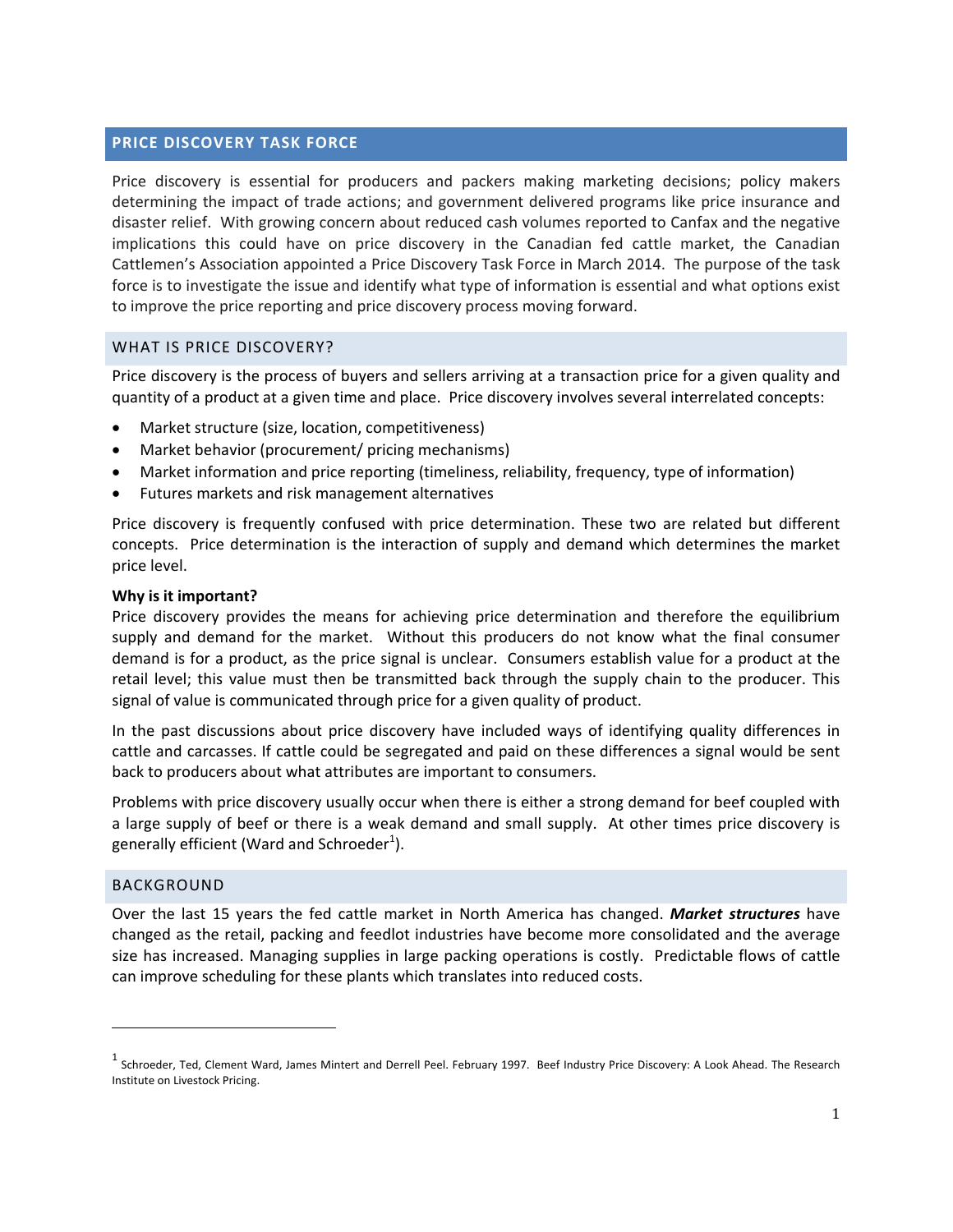*Market behavior* has changed as pricing mechanisms have moved from being predominantly on a live basis to a rail basis in an effort to more accurately capture quality and send the appropriate price signal back to the producer. Emphasis on quality and yield grade through grid premiums and discounts has grown. The market has moved from being cash dominated to grids, formulas, contracts and to a lesser extent packer owned as managing supplies on both the buy and sell side has become more important.

*Market Information* has had to adjust to the evolving needs and demands created by these changing structures and behaviors. As trade has moved away from open markets to selling directly to packers there is limited market transparency in some areas. This resulted in the US moving from a Voluntary Price Reporting (VPR) system to Mandatory Price Reporting (MPR) system in 1999 in order to collect formula and contract information from packers.

The use of *futures markets* and *risk management* strategies have become mainstream for many large operations as volatile commodity markets for both inputs and outputs put margins at risk. In some cases, financing is dependent upon a risk management strategy that includes Alternative Marketing Arrangements (AMAs) or price insurance.

Increased use of AMAs have been driven by: (1) large risk of profit margins; (2) price can be connected to quality and yield information sending a stronger price signal through the supply chain than buying on the average; (3) improved efficiencies through planning supply movements that translates into reduced costs for both the feeder and the packer; and (4) economics drive packer and feedlot decisions to use one marketing arrangement over another. Grid deals may occur more frequently when there are large premiums on quality cattle; while forward contracts may be more popular when supplies are tight. Hence, the current market situation will play a role in how fed cattle are traded.

# MARKETING COSTS

<u> 1989 - Jan Samuel Barbara, político establecido de la provincia de la provincia de la provincia de la provinci</u>

No market is a free market. All price mechanisms whether through the cash market, contract, or formulas have risk, transaction costs and varying levels of information available to participants. Uncertainty in the quality of the final product represents risk to the packer. If the packer is risk adverse they will pay less for the product they have less information about. For the feedlot the cash market can be risky in that animals may not be marketed in the most optimal week; this is of particular concern if using a time sensitive product (e.g. beta agonists). Increased use of time sensitive products to maximize production has increased demand for timely marketing by feedlots.

Research by Koontz (2014<sup>2</sup>) indicates that the opportunity costs of participating in the cash market are potentially high. Cash markets can be relatively disorderly and expensive to use. Making use of formulas or forward contract reduces these costs. Animals are marketed in a timelier manner so that animal performance is improved and feedlots are more efficient.

AMAs facilitate the transmission of clear price signals about what the marketplace prefers and does not prefer. At the same time they also have costs associated with them. In order to fully benefit from a grid sorting is necessary and feed rations may need to be adjusted to eliminate over-finishing and other nonspecification cattle.

All pricing mechanisms have pros and cons. No one pricing mechanism (cash, grid, formula, contract, etc.) has been proven to be better or more effective than another in all market situations. Therefore,

<sup>&</sup>lt;sup>2</sup> Koontz, Stephen R. 2014. Price Discovery Research Project – Policy Recommendations Summary.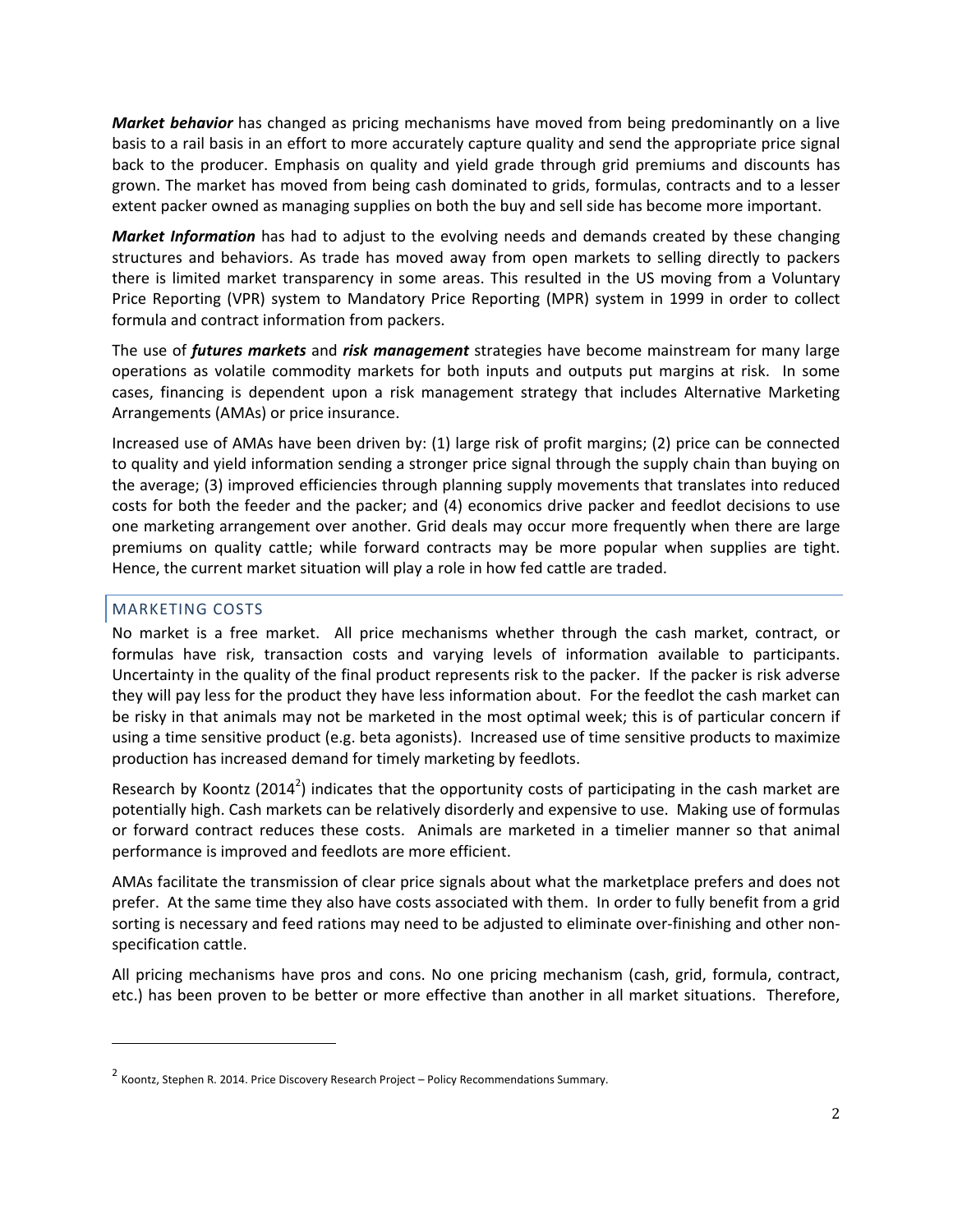the choice of one pricing mechanism over another will vary depending on the fed cattle characteristics, quality, location, and relationship between the feeder and packer. Just as economics determines if the beef industry expands or liquidates. Ultimately, economics will determine the amount of cash cattle. No matter what pricing mechanism is used, the volume used by one pricing mechanism affects the other mechanisms and therefore the availability and cost of information becomes the important factor for price discovery across different pricing mechanisms.

#### THINNING CASH TRADE

Cash markets for fed cattle are thinning in North America. There are a growing number of grid, formula and contract cattle. But only cash cattle are currently reported in Canada with no price reporting mechanism for grid, formula or contracted cattle. *If quality cattle are increasingly moved through AMAs, then where are the poorer quality cattle being sold? Are they making up the cash market and therefore becoming the base price for the better quality cattle?* 

Thin cash markets are not new to agricultural commodities. The size of the fed cattle cash market continues to be larger than that for hogs, dairy products, egg, and poultry products in the US. There are strong economic incentives for these commodities to trade through alternative means from the cash market. While individual firms (both feeders and packers) have benefited from these changes, the market has not necessarily (Koontz, 2014).

#### MARKET INFORMATION

The primary function of markets is to coordinate the allocation of scarce resources among differing production alternatives. Markets must communicate information about relative consumer demands for products back to those in control of the product. Broadly defined, market information includes all data

and analysis used by market participants to make decisions. Availability of and access to market information has been found to impact price discovery in cattle markets (Schroeder et. al. 1997<sup>3</sup>). The goal of public data is to achieve as close as possible, equal market information for buyers and sellers. The absence of current market information creates market inefficiencies (Anderson et. al.  $1998<sup>4</sup>$ ).

In fact, Anderson et. al. (1998) found the loss of public information

 

#### **The Free Rider Problem**

A public good is something where consumption by one individual does not impact the consumption of that good by another individual. They are nonexcludable. Cash markets and market information are public goods. This makes them vulnerable to being overused and underprovided for if left to the marketplace. Even when businesses sell copyrighted information through subscriptions, free‐riding (the using of information without paying for it) is notorious. Free-riding prevents the collection and provisions of these services from being larger and more robust.

Cash markets fall victim to the tragedy of the commons, as the market thins and information is used by a growing number of cattle under AMAs. Formula cattle free-ride on a base price discovered in the cash market. Other up and down stream users also use this market information to make decisions.

 $^3$  Schroeder, Ted, Clement Ward, James Mintert and Derrell Peel. February 1997. Beef Industry Price Discovery: A Look Ahead. The Research

Institute on Livestock Pricing.<br><sup>4</sup> Anderson, John, Clement Ward, Stephen Koontz, Derrell Peel, and James Trapp. 1998. Experimental Simulation of Public Information Impacts on Price Discovery and Marketing Efficiency in the Fed Cattle Market. Journal of Agricultural and Resource Economics 23(1):262‐278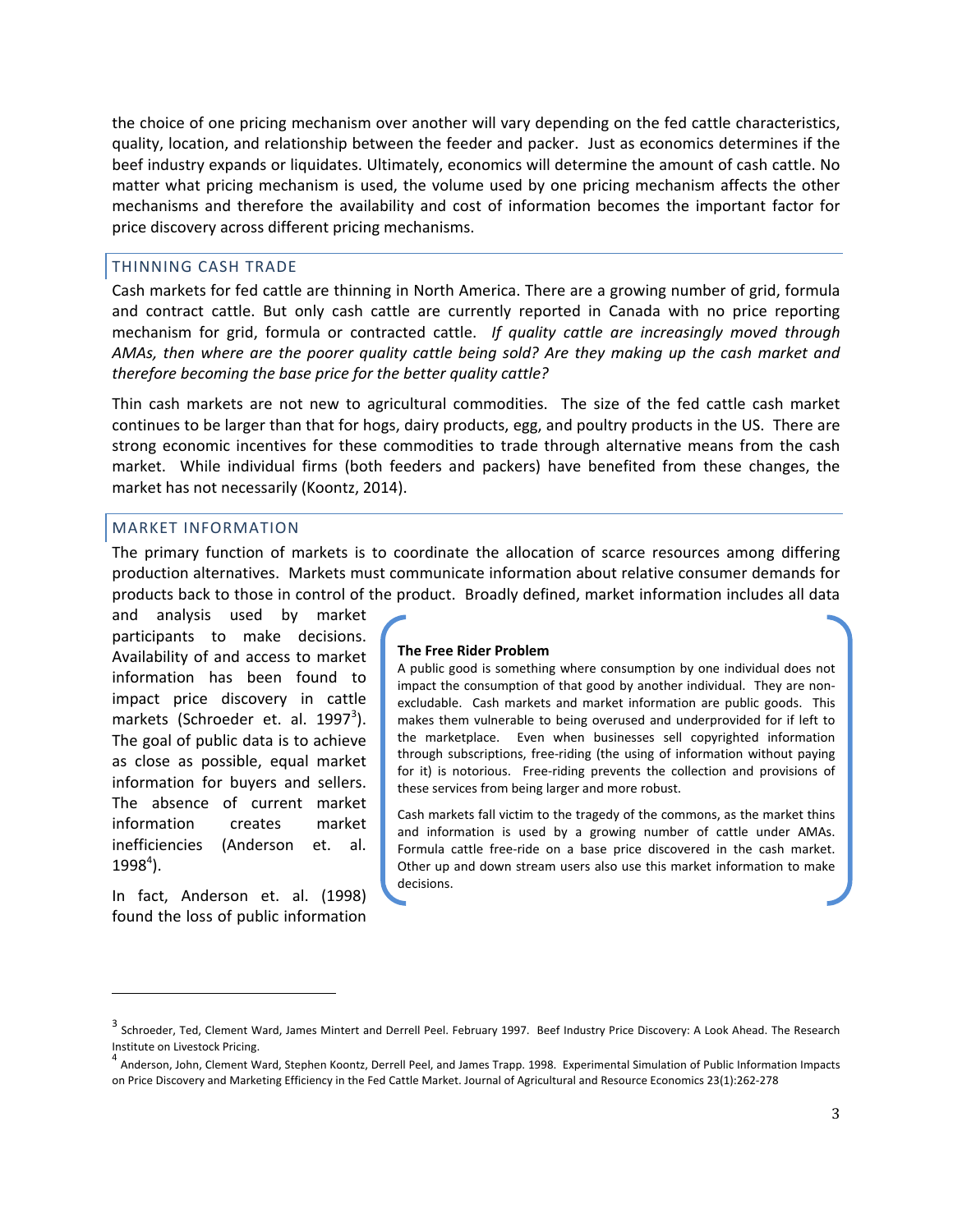hurt production efficiency and therefore increased feeding costs and impacted feeders more than packers. Ward et al. (2001<sup>5</sup>) showed additional information on forward contracting was associated with lower, less variable cash prices and higher contract prices and increased marketing efficiency. In October 2013 when USDA was temporarily shut down, the industry was reminded that transparency of market information is valuable and comes with a cost.

The information needs of various users depend on the sector, market structure and participants behavior. Changes within the industry mean participants' market information needs have changed and market information has not always kept pace. Increased use of AMAs requires different information than a market dominated by cash trade.

Historically when cash dominated, timeliness of market information was of critical importance for producers and packers making marketing decisions every week. As the market has moved to more AMAs accuracy of historical basis and seasonality (futures, basis, options, cash trend, etc.) have become more important. Producers are looking for information that helps determine when you have additional risk or an opportunity at the time cattle are placed or even before. Forecasts of local supply and demand are currently available in a general sense through cattle on feed reporting. Knowing if you expect a bear or a bull market and how cash, formula and contracts have performed in past bear and bull markets can also be helpful. As time gets close for those cattle to be moved, examining the cash trend is also important. But the timeliness of it is less critical than for those selling on the cash.

#### THE CANADIAN SITUATION

| In Canada the dynamics within cash trading have<br>changed, such that many of the trades have a | Year         | <b>Weekly Average Cash volumes</b><br>Head reported |
|-------------------------------------------------------------------------------------------------|--------------|-----------------------------------------------------|
| premium or discount component not known until                                                   | 2008         | 5,834                                               |
| once the animal is slaughtered (grid), or the price is                                          | 2009         | 6,474                                               |
| based on a five area average (formula); therefore                                               | 2010         | 6,505                                               |
| these trades are unable to be used in the current                                               | 2011         | 4,586                                               |
| price discovery system. In addition, reduced                                                    | 2012         | 3,106                                               |
|                                                                                                 | 2013         | 1,705                                               |
|                                                                                                 | Jan-Apr 2014 | 793                                                 |
| inventories mean there are simply fewer cattle<br>altogether.                                   |              |                                                     |

Weekly volumes of fed cattle cash trade have declined significantly over the last several years from 6,500 head in 2010 to 1,700 head per week on average in 2013. In 2013, only 23% of fed cattle were traded on the cash market with other marketing arrangements used primarily being forward contracts (48% in 2013) and grid/formula (29%).

### ENHANCED VOLUNTARY CASH REPORTING?

 

The question has been asked as to whether enhanced voluntary cash reporting would provide adequate price discovery or are alternative measures necessary? The voluntary price reporting system by Canfax for fed cattle has been highly accurate over the years with the price reporting reflecting internal packer averages. This is not to say it is without risks. Any voluntary system is at risk if producers choose to

 $<sup>5</sup>$  Ward, Clement, Stephen Koontz, Derrell Peel and James Trapp. 2001. Lessons learned from Research with the fed cattle market stimulator.</sup> Western Agricultural Economics Association Annual Meeting. Logan, Utah.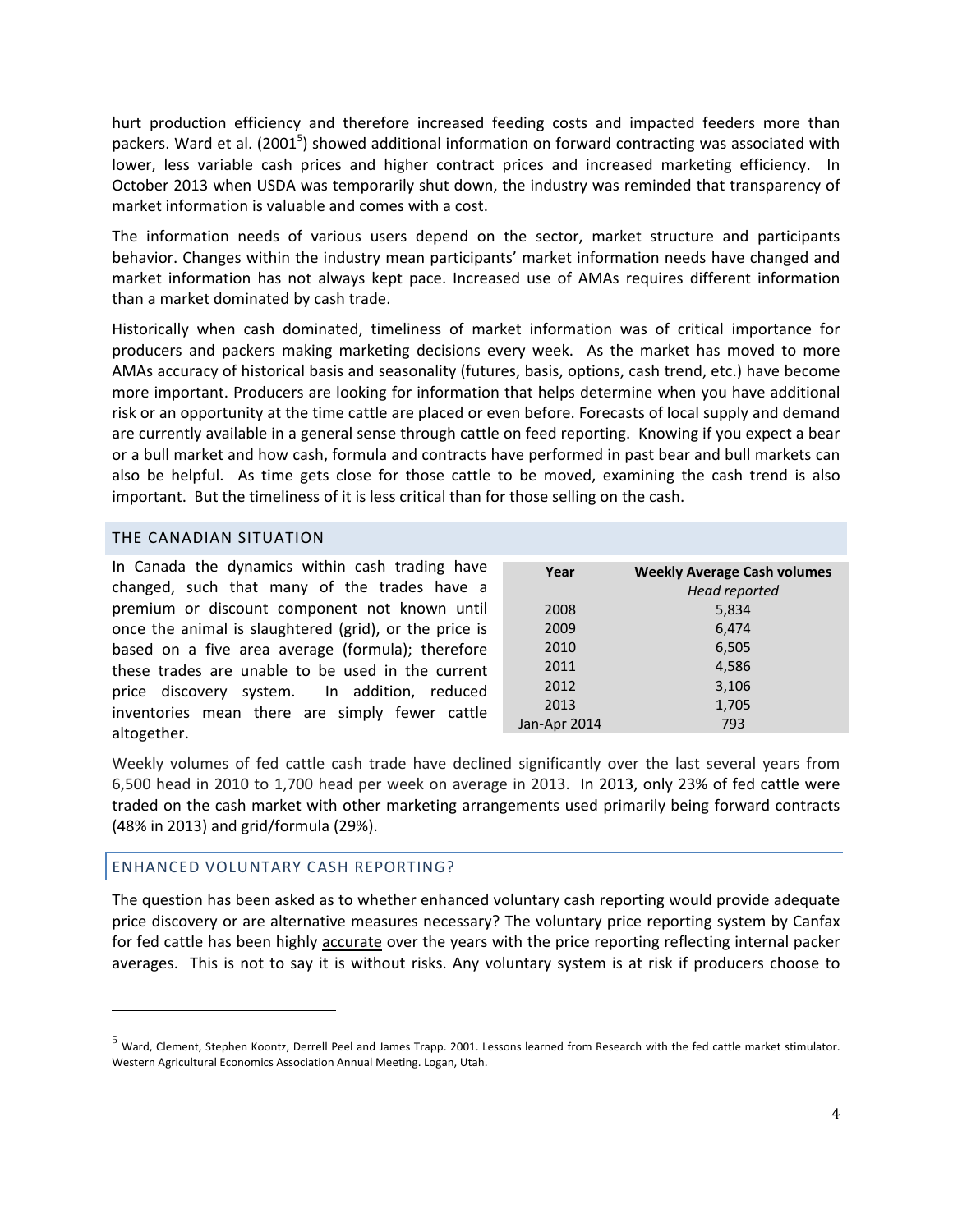report when they receive a low price but do not report when they receive a high price and vice versa. When the cash market is very thin, small changes can create swings in the average. The unwillingness o f some firms to report prices voluntarily also raises the question among data users as to whether market reports are representative of actual trade.

The bigger issue is not having any cash cattle to report, at all. A mandatory system will not help if there is limited cash cattle trade. In the US, under mandatory price reporting they are experiencing the same issues as Alberta simply because there are no cash cattle. It is undeniable that cash trade is so thin some weeks that there are no prices reported. When cash only represents 23% of cattle traded, even if there was 100% reporting it is still small volumes on a weekly basis.

Fed cattle slaughter in western Canada averaged 30,750 head/week in 2013 (with a range of 13‐39,700 head), at 23% that is 7,000 head for cash reporting in any given week (with a range of 3‐9,000 head). Live exports at 5–8,000 head/week are not adding much to price discovery with only 7% negotiated (around 450 head) and 10% negotiated grid (not captured in the current reporting system) all others are formula or contract cattle. This could still result in weeks where a cash price is not reported.

Being able to validate that the cash prices reported are representative of the bulk of trade volumes would be valuable in building confidence. This validation could come through reporting of other types of pricing mechanisms. **Therefore, alternative measures are necessary. Primarily through enhanced reporting on alternative pricing mechanisms.**

It is noted that Canfax reported 1,700 head/week on average in 2013, which represents only 24% of the cash trade. **Therefore, enhancing cash reporting must also be a key outcome of this Task Force.**

# CANADA IS A DIFFERENT MARKET

The Canadian cattle market is different from the US in that using the futures as a proxy for the cash market raises additional issues. First, there is still the exchange rate risk; requiring producers to hedge the dollar as well as the live or feeder cattle futures. Second, there is still basis risk, which fluctuates with local supply and demand situations, as well as transaction costs of doing business across the border. This can include trade barriers and a 'thicker' border which prevents prices from arbitraging.

In addition, programs like price insurance and agri‐stability rely upon cash price reporting. As cash trade thins to the point that fed cattle prices are not reported some weeks, concerns are raised about the viability of these programs. This is of particular importance, as historical data is needed to calculate program premiums and coverage levels. The hog industry, with no local market, uses the CME futures for their price insurance program but the volatility from the futures results in premiums six times higher than those in the cattle program. This additional expense, limits the participation in the program.

A Canadian cash price is needed to calculate cash to futures or cash to cash basis. The basis is a key measure in evaluating the Canadian market performance relative to the US. It is used to evaluate damages incurred by producers in trade action suits like mandatory Country of Origin Labelling (mCOOL) and hence accuracy is of critical importance. While the shrinking numbers of grid/formula cattle depend on the cash market for a base price, the growing numbers of contract cattle depend on the futures market and accurate historical data to negotiate basis levels.

### **Maintaining price discovery in Canada is a priority.**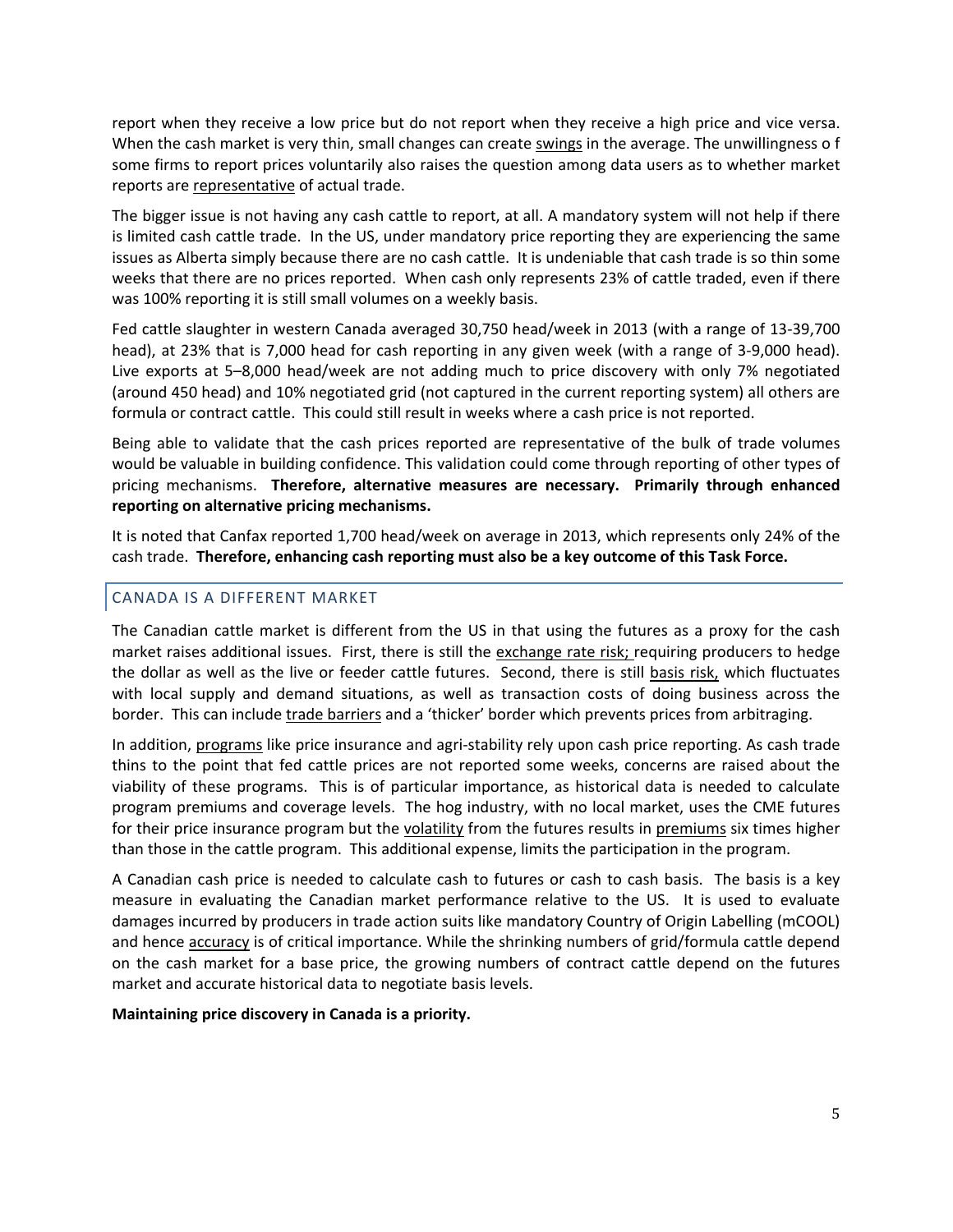# **PRICE DISCOVERY AND REPORTING RECOMMENDATIONS FOR CANADA**

Price discovery is critical for sending the correct price signal from the consumer to the producer. There must be a level of **confidence** in data **accuracy** to address needs for market participants, program delivery (e.g. price insurance, agri‐stability and disaster relief) and trade disputes. In these situations, data may be available on a delayed basis to build historical comparisons in the development of programs. This means that not all data required will be useful immediately for the producer and packer; but is still valuable for industry to collect.

Any recommendations must address the needs of the following three uses/audiences:

- 1. **Timely** information for **producers** making marketing decisions (particularly those selling cash)
- 2. **Program requirements** for price insurance, income and disaster programs
- 3. Credible and reliable **historical** data for long‐term price discovery analysis and policy, regulatory, and strategy development by industry and government (including trade actions)

There must be confidence that the prices reported are **representative** of the bulk of cattle traded in any given week (**volume**). Market dynamics are constantly changing and incentives to sell/buy cattle on a cash, grid, formula, or forward contract basis also change.

In order for any reporting system to not only be valid today, but also five or ten years from now a series of market information reports must be available on each of these pricing mechanisms. This will allow for verification of the accuracy of the cash market against the pricing mechanisms with the most volume at any point in the future. **Consistency** in how these pricing mechanisms are defined and reported will provide clarity to the market and build confidence based on the price discovery framework as a whole and not just based on cash trade volumes that may or may not exist.

This requires a balance between **accuracy** and **timeliness** of information for difference audience needs. Hence, not all information will contribute to price discovery in the current week, but may be a verification of the cash price reported on a delayed basis.

The reporting system must address **confidentiality** for individual participant data and moral hazard issues for price insurance programs.

#### PROGRAM DATA REQUIREMENTS

- 1. **Agri‐Stability** ‐ Regional calf, feeder, fed, and cow prices (slaughter and breeding)
	- Use data to establish inventory values and are a component of benchmark margins
	- Can work with a lag of a month or more.
- 2. **Advance Payments Program** Regional calf, feeder, fed cattle prices and related basis
	- Currently uses data in conjunction with futures prices to establish advance rates
	- Can work with a lagged data to establish advance rates.
- 3. **Western Livestock Price Insurance** Calf, feeder, and fed cattle prices
	- CANFAX data is used in conjunction with auction market data which is separately collected to establish settlement prices for the insurance program.
	- Timely data is required for WLPIP for settlement prices

If data were not available, or were not available in a timely enough manner, the administration for these programs would look to find other sources of data. In many cases these alternatives would be proxies, which would be weaker. This could result in less accurate program benefits, and/or delayed program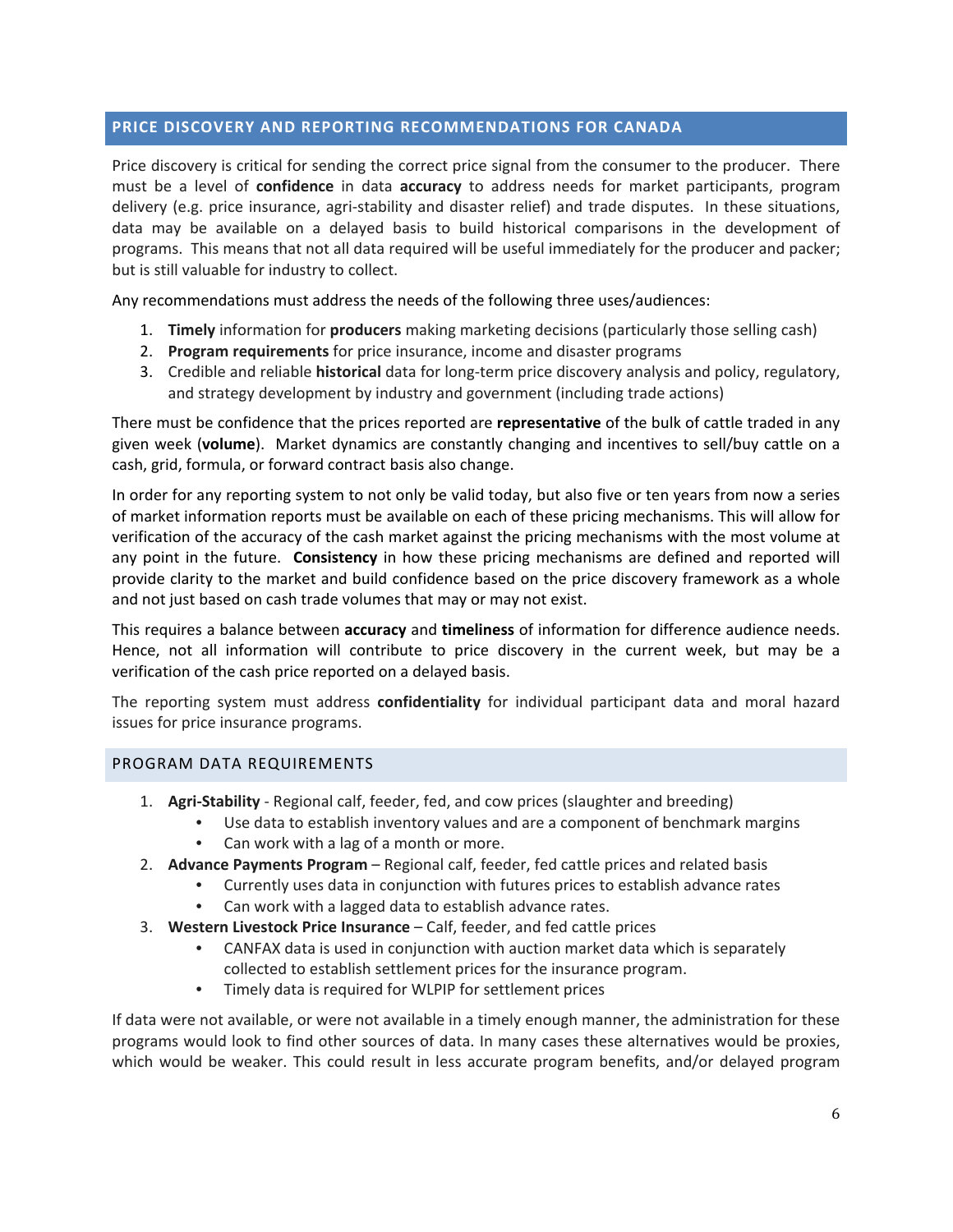benefits for producers. For price insurance more noise from using CME futures markets would result in higher premiums for producers, potentially impacting the viability of the program.

# REPORTING FRAMEWORK CRITERIA

As new market information collection and reporting is designed, Dr. Ted Schroeder recommended, such a system must possess the following characteristics:

- 1. Accurate, representative, reliable, and difficult to manipulate
- 2. Strive for as close to 100% of relevant industry firm participation as is feasible
- 3. Auditable and verifiable
- 4. Timely
- 5. Compiled and reported by an independent third party
- 6. Easy, clear, and low cost for firms to provide information
- 7. Easy for industry participants to access and interpret reported information
- 8. Transparent in collecting and reporting procedures
- 9. Sensitive to confidentiality
- 10. Flexible to modify procedures and reporting methods as needed
- 11. Adaptable to make adjustments to process and reported information as needed
- 12. Periodic review of procedures used to collect and report price information and statistical analysis of the transactions comprising a report is strongly recommended. The nature of the underlying transactions that populate a report is critical to design of reporting methods and appropriate interpretation by users of the reported information.

Any system for collecting and reporting market information that might be developed that does not possess all of these attributes will be less effective.

# ASSUMPTIONS

Dr. Ted Schroeder has pointed out that the challenge with going to incentive programs to encourage cash trade or mandating cash volumes as a fix, is that it ignores many of the motivations that exist to move away from the cash marketing in the first place. Motivations such as reduced search time, reduced negotiating costs, timeliness of guaranteed delivery dates, and operating efficiencies. Forcing producers to go back to cash for price discovery negates many of the advantage of marketing agreements and forward contracts.

- 1. Any reporting system must reflect marketing realities, and not force the use of any one marketing method for the system to work.
- 2. Enhancing reporting on cash cattle will not serve the industry in the long run
- 3. All three uses of data (producers, programs, policy and regulatory) are critical to the LT industry sustainability

Dr. Schroeder went on to note that thinning or disappearance of the cash market does not mean that a market for fed cattle cannot still function effectively and efficiently. The value of the cash market is in providing that market signal about current and upcoming supply and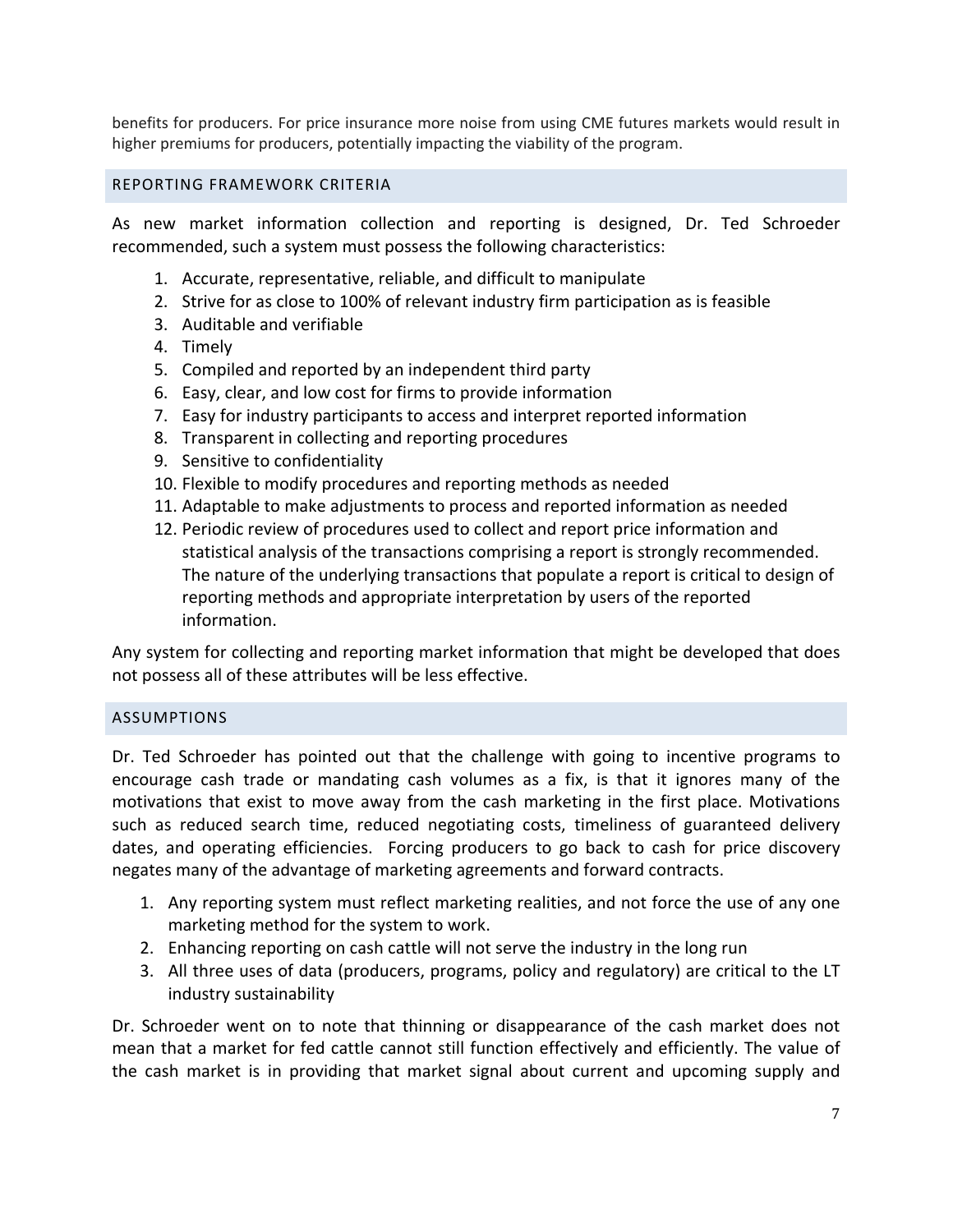demand. This comes in the form of a base price.

There are alternatives for finding base price information: If you had a clear indication of (1) future cattle and beef supply; (2) cattle and beef demand; and (3) a summary of price valuations that reflect supply and demand expectations**. Base price values could be** negotiated over longer horizons based on information about anticipated supply and demand and longer term cattle prices could be reported to market reporters much like negotiated cash market prices currently are collected and reported to provide information to industry participants.

This creates a long list of market information which may or may not be valuable to the Canadian industry and may or may not be feasible to collect. The point is to collect an array of alternative market prices and information.

*The current environment calls for collecting and reporting additional information on forward fed cattle prices that were not needed when the current USDA mandatory price reporting system was designed*. *In particular, reporting weighted averages and associated price variation for forward prices for deliveries scheduled for future months is additional price information that is increasing in relevance and potential value.* – *Ted Schroeder*

# **A ROADMAP FOR CANADA**

Mandatory Price Reporting (MPR) significantly increased the depth of data available in the US. Like any price reporting system a balance between demands for timeliness, accuracy, and confidentiality of individual packer information had to be reached. Many adjustments and improvements have been made to MPR over the years that have made the information more valuable for industry. Information on the US MPR and private data collection systems were gathered through a series of interviews with market analysts and organizations. A summary of the key findings are presented, along with an overview of the current price reporting system in the US and Canada. Then ways of enhancing market information and cash trade fed cattle and boxed beef pricing in Canada are proposed.

# FED CATTLE TRADE

### LESSONS LEARNED FROM US MANDATORY PRICE REPORTING

In 1996, it was recommended to USDA that contract or formula pricing premiums and discounts, based on carcass merit, should be captured and reported, and that a negotiated grid pricing structure be developed, with the base price and spreads determined by competitive bidding between buying interests. In October 1996 AMS started reporting national summaries of carcass premiums and discounts for fed cattle on a weekly basis. It was noted at the time that several potential base prices can be used and that premiums and discounts vary widely. Consequently, even with enhanced market information cattle feeders must understand the options for choosing base prices, premiums and discounts and the trade‐offs within grids, especially for quality cattle (Schroeder et. al. 1997).

MPR has a series of daily and weekly weighted average reports available for fed cattle (on a regional and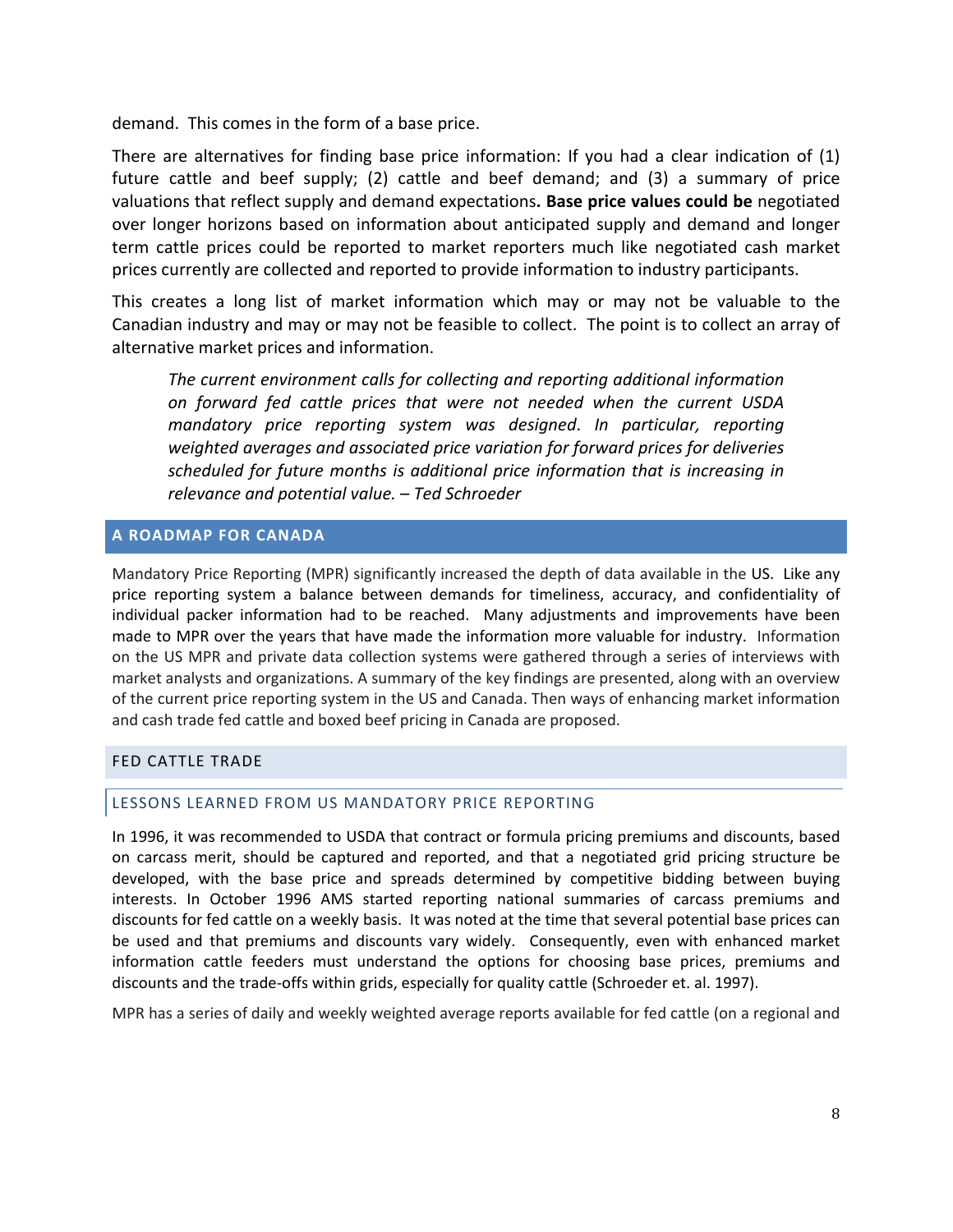national basis) including $6$ :

- 1. **Negotiated** A cash/spot deal negotiated between buyer and seller where the price is known at the time the deal is struck and will not change regardless of how the cattle perform. All that is needed for payment is weight. Grid trades are considered an important part of cash trade where the base price is negotiated between buyer and seller and is known at the time the deal is struck and delivery is usually expected within 14 days. However, the final net price will be determined by applying a series of premiums and discounts after slaughter based on cattle performance.
	- a. All cash sales are reported with a separate section for negotiated grid base prices
	- b. Packers must submit actual head count, price, estimated weight of the lot, estimated dressing %, estimated % Choice or better and the state of origin
	- c. Daily reports show Live FOB and Dressed Delivered sales only
- 2. **Net Formula & Grid Prices** The formula base price is not negotiated but is based on some other price (e.g. plant average, Five State average) or value determining mechanism that may or may not be known at the time the deal is struck. The final net price for formula and grid cattle is determined after premiums and discounts are applied.
	- a. All net formula sales are reported with a separate section for negotiated grid net sales
	- b. NOTE: Formula base prices are NOT published on any report
	- c. Net prices are reported once cattle have been slaughtered and all kill data is known
	- d. Packers must submit the final net price, actual weights, actual dressing percentage, % Choice or Better, as well as all premiums and discounts which were applied to that specific lot.
	- e. These net prices along with actual weight and grading information are what shows up in the Formula report.
	- f. Cattle sold on the "high of the week" will show up under the Formula‐Live category on the reports.
- 3. **Forward Contracts** A price based off the CME Live Cattle Futures. This base price is normally a moving target that the producer has the option to nail down at some point during the life of the contract. The final net price paid to the producer after any adjustments (premiums/discounts) have been made to the forward contract base.
	- a. Contract volumes, delivery month and basis are first reported on the Committed and Delivery Report when the contract is signed (the base price is submitted by not published)
	- b. NOTE: There is no daily report as it does not meet the 3/70/20 guideline
	- c. Weekly Forward Contract Net prices are published after slaughter and all kill data is known
	- d. Packers must submit the final net price, actual weights, actual dressing percentage, actual % Choice or better and state of origin. If any premiums or discounts were applied to the lot then the plant must submit these as well.
	- e. These net prices and actual grading data are shown on the forward contract report.

The five state weekly weighted average price is the most comprehensive and it could be argued that it *is the most representative of cash market conditions. It is definitely used as such by industry.*

<u> 1989 - Jan Samuel Barbara, político establecido de la provincia de la provincia de la provincia de la provinci</u>

<sup>&</sup>lt;sup>6</sup> Information from this section comes from USDA, MPR's User Guidelines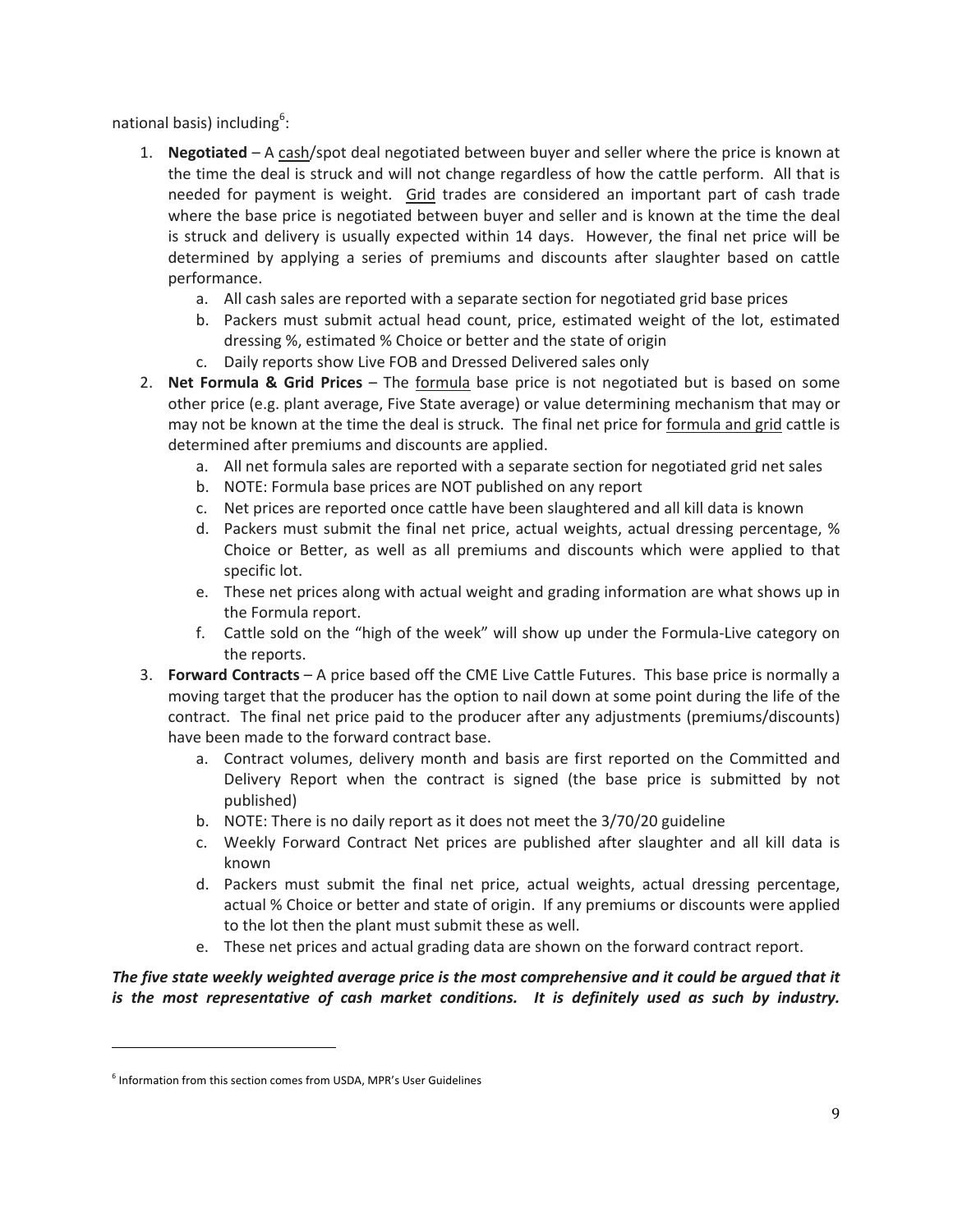Negotiated grid base prices are considered an important part of the cash market and are reported separately.

MPR has made it possible to compare prices from the different procurement mechanisms. Ward (2014) has done just that for the 12 years from 2001-2013<sup>7</sup>. Overall, the different pricing mechanisms track each other closely as the fed cattle market moves up and down seasonally and cyclically. Thus, each mechanism is generally representative of broad market conditions (that is price determination), but they do not all necessarily reflect what might be affecting prices within and between weeks (that is price discovery). Deviations are evident but usually for just a few weeks and not for extended periods. No single pricing mechanism was consistently higher or lower than others on an annual basis for the 12 years examined.

- As could be expected net grid prices reported for this week, track close with negotiated cash price for the previous week.
- Cash is used in most formulas in some shape or form, so they also track closely as well.
- Differences between cash and forward contract prices have been significantly different at certain periods. Cash prices tend to be lower than forward contracts in bear markets; while cash tends to be higher than forward contracts in bull markets. Price differences between these two mechanisms are obviously impacted by the time period price discovery took place as forward contracts are all reported on after slaughter and all premium and discounts are applied.

# **MPR Strengths and Weaknesses**

<u> 1989 - Jan Samuel Barbara, político establecido de la provincia de la provincia de la provincia de la provinci</u>

Strengths:

- Confidence in the accuracy and transparency of cash prices reported is high, despite small volumes, as 'none reporting' is very hard to do with packer audits.
- MPR gives confidence to those choosing to use the cash market, with greater depth of data gained.
- While small cash volumes do raise concerns, there is little concern about lower quality cattle being disproportionately reported on the cash, and manipulating the market, with MPR.

### Weaknesses:

- Inflexibility to adjust to changing market dynamics, as definitions change (particularly for forward contracts)
- There has been a trend of decreasing commentary that verifies through matching bids and sells. There has been a loss of market reporters who can decide if the data makes sense, as there is only one or two hours between when data is received and published by the USDA. This allows little time for statistical verification.
- There is the challenge with balancing timeliness and accuracy as well as usefulness of how data is reported.

# **How to improve current US fed cattle market reporting?**

There is a growing volume of trade that fall outside of MPRs strictly defined categories. For example, a

<sup>7</sup> AGEC‐615 Extent of Alternative Marketing Arrangements for Fed Cattle and Hogs, 2001‐2013 http://pods.dasnr.okstate.edu/docushare/dsweb/Get/Document‐5942/AGEC‐615web2014.pdf AGEC‐616 Price Comparison of Alternative Marketing Arrangements for Fed Cattle, 2001‐2013 http://pods.dasnr.okstate.edu/docushare/dsweb/Get/Document‐5932/AGEC‐616web.pdf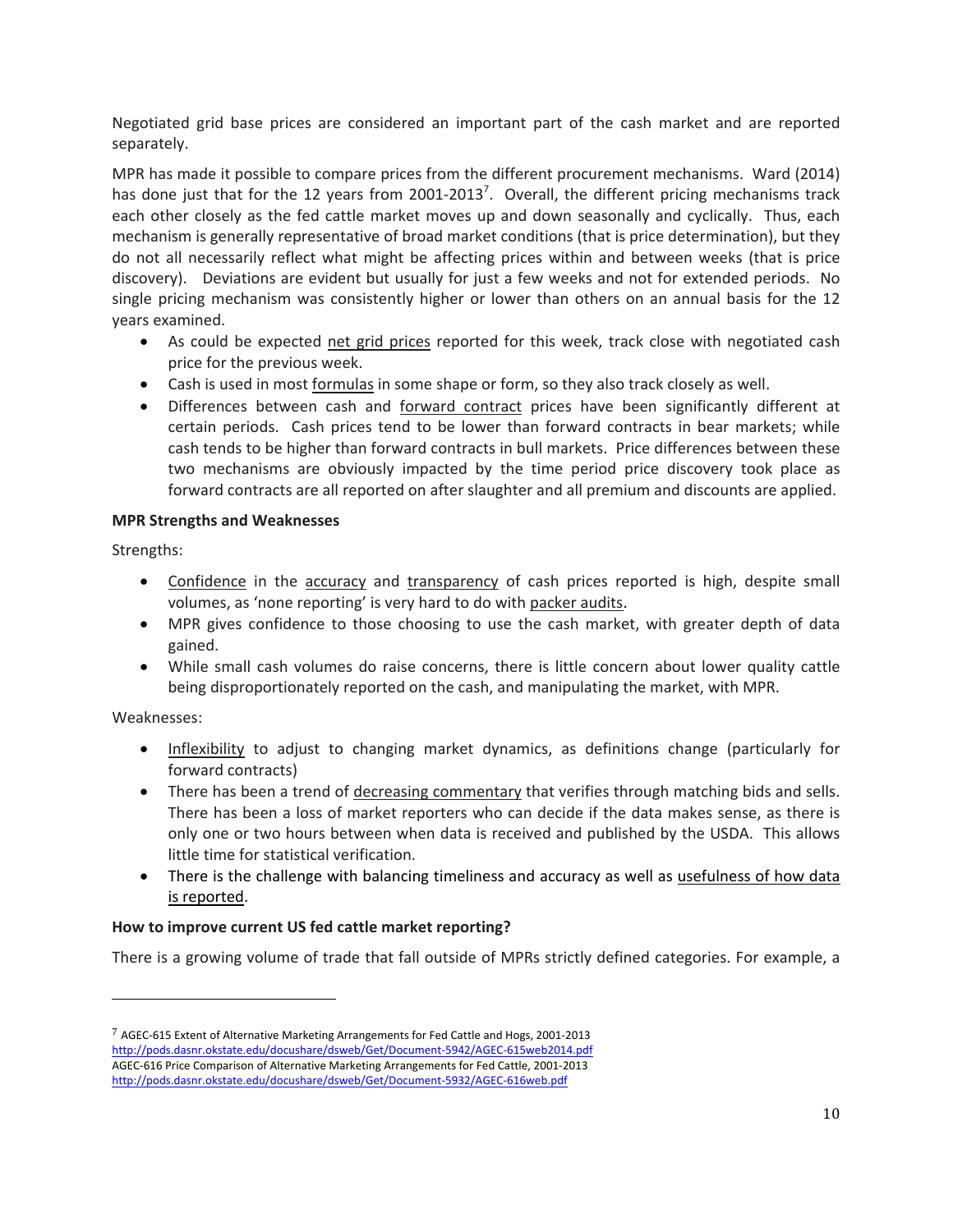negotiated sale with a basis off the nearby futures, five state average, or last week's average for delivery within 14 days or less are not captured within the current negotiated reporting system. These cattle are sold on a basis relationship and priced that day – does that make them a negotiated trade? The argument is that these sales could be considered negotiated price trades and included in cash reporting, adding volumes and robustness to the current price discovery system.

The inflexibility within the regulated system means that it takes significant amount of time before these issues are addressed, a voluntary price reporting system could allow for more flexibility with regular reviews. There will be a review of MPR in 2015 but any market information added to an enhanced reporting system must be useful to industry. Changes being considered include:

- As non‐traditional cash volumes increase, are there ways to add to spot price discovery with these trades or would it cause confusion?
	- o Can clarity be added to category definitions to reflect current market practices? What are the unintended consequences of doing that?
	- o Basis bids on the spot markets are another mechanism for price discovery where the final price is known at the time of sale.
	- o How to deal with spot base bids (e.g. five area average ‐2)
- Formula and Forward Contract net prices:
	- o Clarify reporting week for Net price after slaughter ‐ currently prices are reported two weeks after slaughter with all premiums and discounts applied. So there is a significant lag but prices get plugged into the current week (when final payment is made). It would be better if there was a lag on reporting and the correct week was identified. The question is which week would be appropriate?
		- The week committed to packer or the week slaughtered?
	- o Base prices for formulas are currently excluded from MPR. Would require negotiations to include them. However, since the base price is typically from the cash MPR report it does not make sense to do this.
	- o Lack of timeliness in reports ‐ there could be preliminary report that would be useful for price discovery with final prices reported later.
		- May not have prices for a preliminary report, but volumes could be reported earlier

### **US Industry Issues**

Larger feedlots who are selling every week are not too concerned about getting a base price every week as it evens out over 3‐4 weeks. However, smaller custom feedlots feel that if there is no price on the week they need to sell that this is serious concern that is compounded by the fact that smaller feedlots have less bargaining power than large commercial lots. Cash sellers also resent that they take all the risk in setting the prices for the non‐cash players.

Regionally there has been no cash based trade for several years (decades in some cases). In these situations and over the near term producers are adapting. First, there has been increased use of combined volumes to create a five state average. The next step is to then base trade off the five state average with a basis or move to formula trading for these regions.

### REPLACEMENTS FOR THE CASH MARKET

Concerns about losing the cash market stem from what the cash market provides in terms of: (1)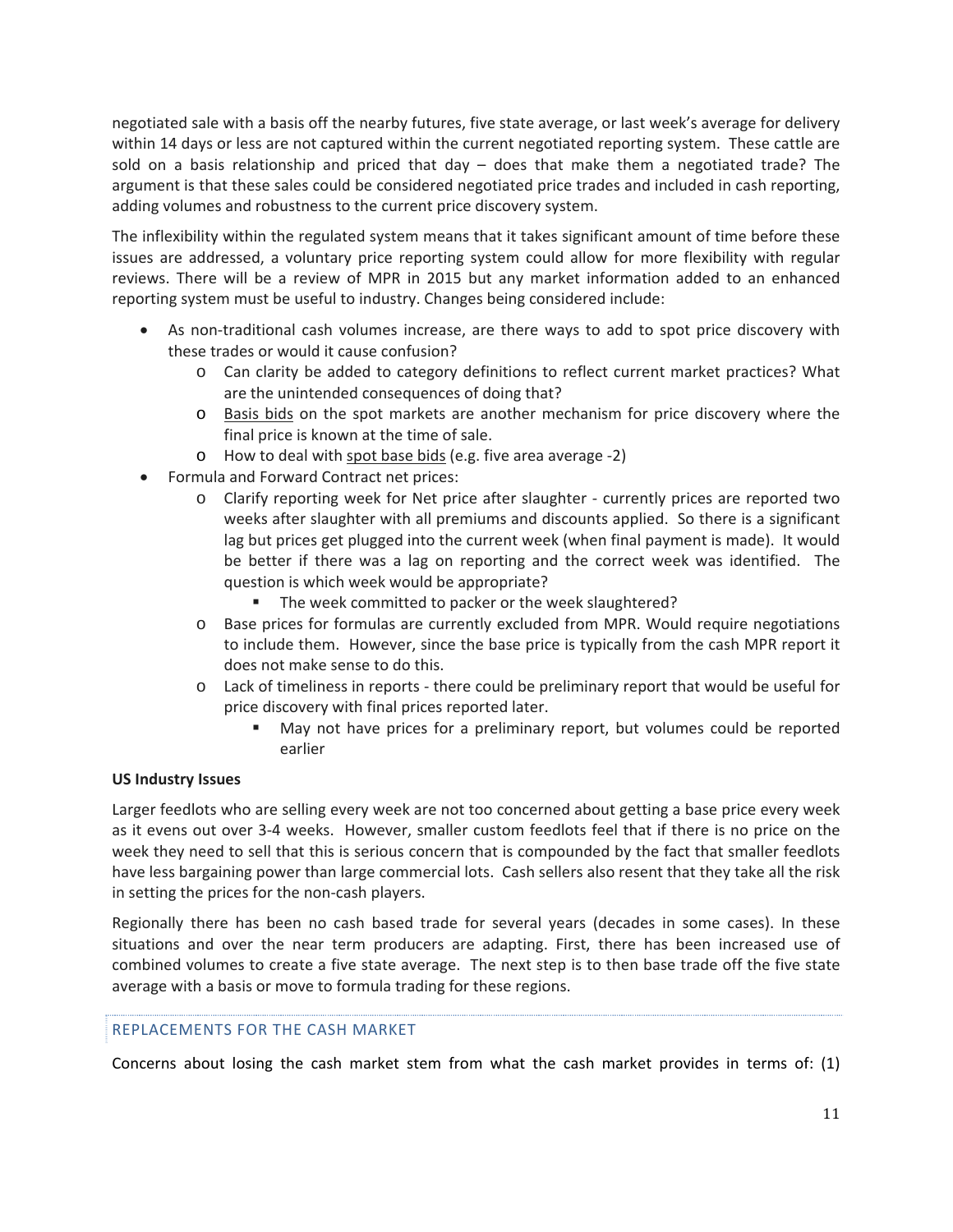creating a base price, (2) market information, and (3) transparency of price signals for supplies to adjust to. Market information can be developed for other pricing mechanisms, but the primary challenge is timeliness that brings transparency to the price signals received by producers. Any grid, formula or contract with premiums and discounts do not have net prices available until after slaughter, creating a lag that is typically two or more weeks from the time a base price was negotiated and price discovery took place. The timeliness of market information from the cash market is a valuable asset to this pricing mechanism. However, as trading has evolved to be more out front, how critical is the timeliness of this information for producers and packers?

If the only value of a cash market is to create a base price, what alternatives are out there if the cash market is indeed dead?

- 1. Live Cattle Futures
	- a. Strengths
		- i. High transparency
		- ii. With small cash volumes this really is where price discovery is occurring in the US already
		- iii. The US has a viable futures market with volume and active trade
	- b. Weaknesses
		- i. There are challenges using a net price, which is what the Live Cattle Futures are. CME would need to change parameters to act as a base price like No.2 Corn.
		- ii. Outside investors have resulted in increased volatility in the futures market, where the relationship to fed cattle trade is not always apparent.
		- iii. AFSC's hog program is currently based off of the CME futures because there is no Canadian cash market. Increased volatility from the futures has significantly increased the premiums in that program compared to CPIP. Some of the risk can be addressed in a multi‐week rolling average but it would still require higher premiums than what the program currently offers.
		- iv. Canada does not have enough volume to support a viable futures market domestically. Using the CME futures adds exchange rate and basis risk which fluctuate with local supply and demand as well as trade barriers that "thicken" the border.

### 2. Boxed Beef

- a. Pros
	- i. Boxed beef prices act as a check for fed cattle prices. By basing fed prices off the boxed beef price this gives producers confidence they are getting the right price signal from the market
- b. Concerns
	- i. Again this is a net national price, not a base price.
	- ii. Need to choose Choice/Select
	- iii. This adds one more variable, the packer margin, and does the feedlot share in the loss. This clouds the issue and would need to be negotiated.
	- iv. Having a formula based off the cutout creates no incentive for the packer to push boxed prices higher, as they become a custom operator with a set margin.
	- v. Spot boxed beef sales on the daily report are shrinking and the comprehensive report includes forward sales that the producer may not want to be part of the packers calculated risk in the future. However, these forward contracts are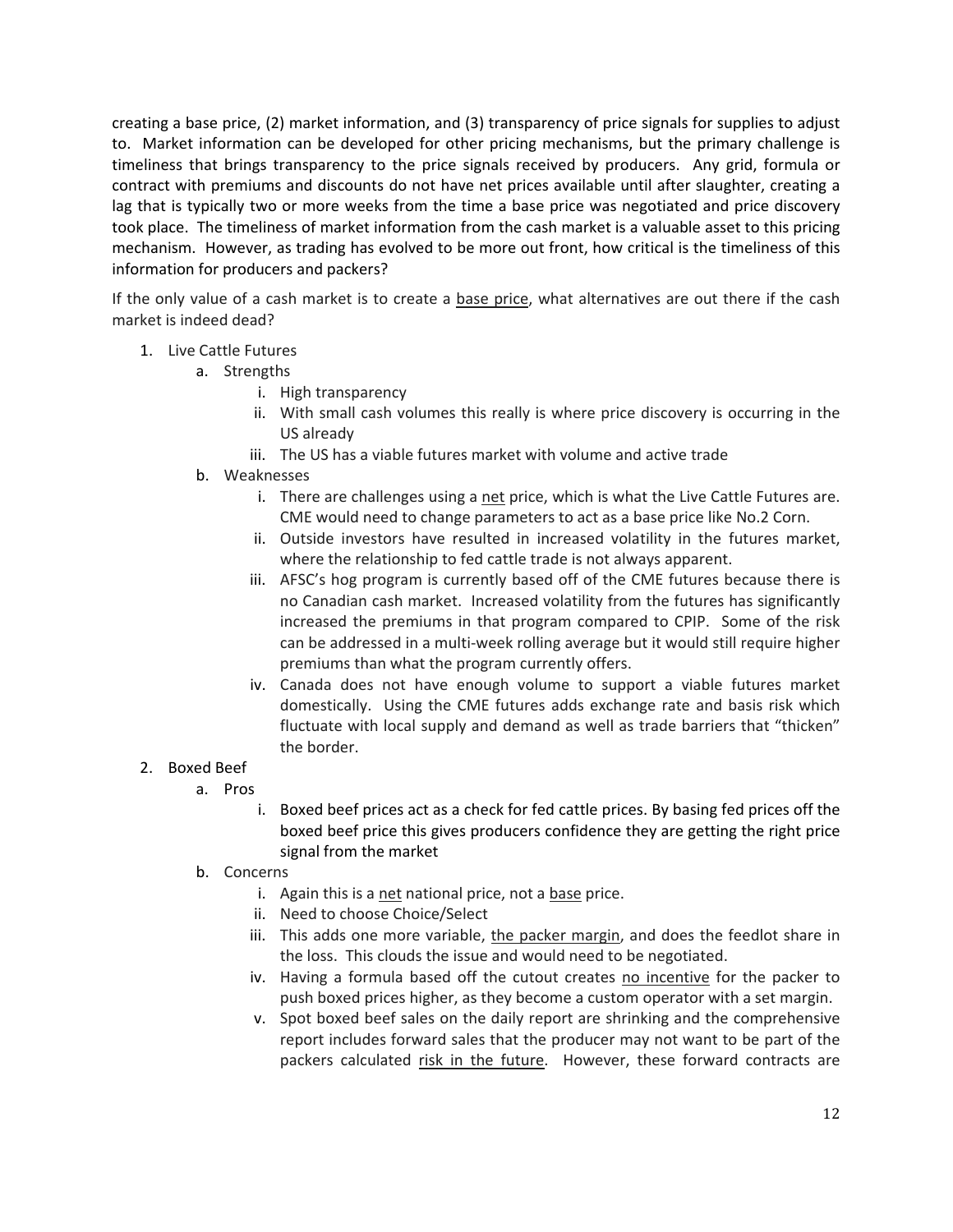currently small volumes with more formula trade.

- vi. It is difficult for the yields to include value added products, so the producer would not be able to capture value from these innovations.
- vii. Does not currently capture Case Ready to Retail which is a growing volume.
- viii. In order to say anything about live cattle value from the boxed beef report you also need a drop value.
- 3. Hybrid between the two

#### NON‐PRICE INFORMATION

MPR also provides a number of non-price market information reports with upcoming and current supplies including:

- 1. **Committed and Delivered** Reports ‐ Packers must submit the number of cattle they scheduled for slaughter (committed) as well as the number of cattle unloaded at the plant that day (delivered).
	- a. The packer reports the purchase type (negotiated, grid, formula, or forward contract), head count and state of origin.
	- b. This report shows a breakdown by state as to how many cattle were committed and delivered every day.
	- c. There is a daily and a weekly report
- 2. **Premium‐Discount Report** A national summary reflecting all the premiums and discounts the plants expect to have in effect for the current slaughter week.
	- a. It also includes a section for the Five State Area with a weighted average of the premiums and discounts based on slaughter capacity for each company.
- 3. **Packer Owned –** cattle that a packer owns for at least 14 days immediately before slaughter *(*this includes formula and forward contracts*)* – There are 3 sections to this report
	- a. Packer Owned volumes slaughtered the prior week and grading information
	- b. Prior‐week slaughtered formula and forward contract head counts
	- c. Forward Contract head count, basis level and delivery month. This section keeps a running total of out front months

However, these reports are not well known or even used regularly by US industry, making them of questionable value.

#### **Weaknesses**

- Non-price market information like future supplies of committed cattle (those booked out over the next 90 days) is seen as convoluted and not helpful in producer decision making.
- The number of contracted cattle by month is already in the MPR but is not well used.
- Grids are highly confidential. Base price are reported as well as net prices with volumes but the report is not well known or used.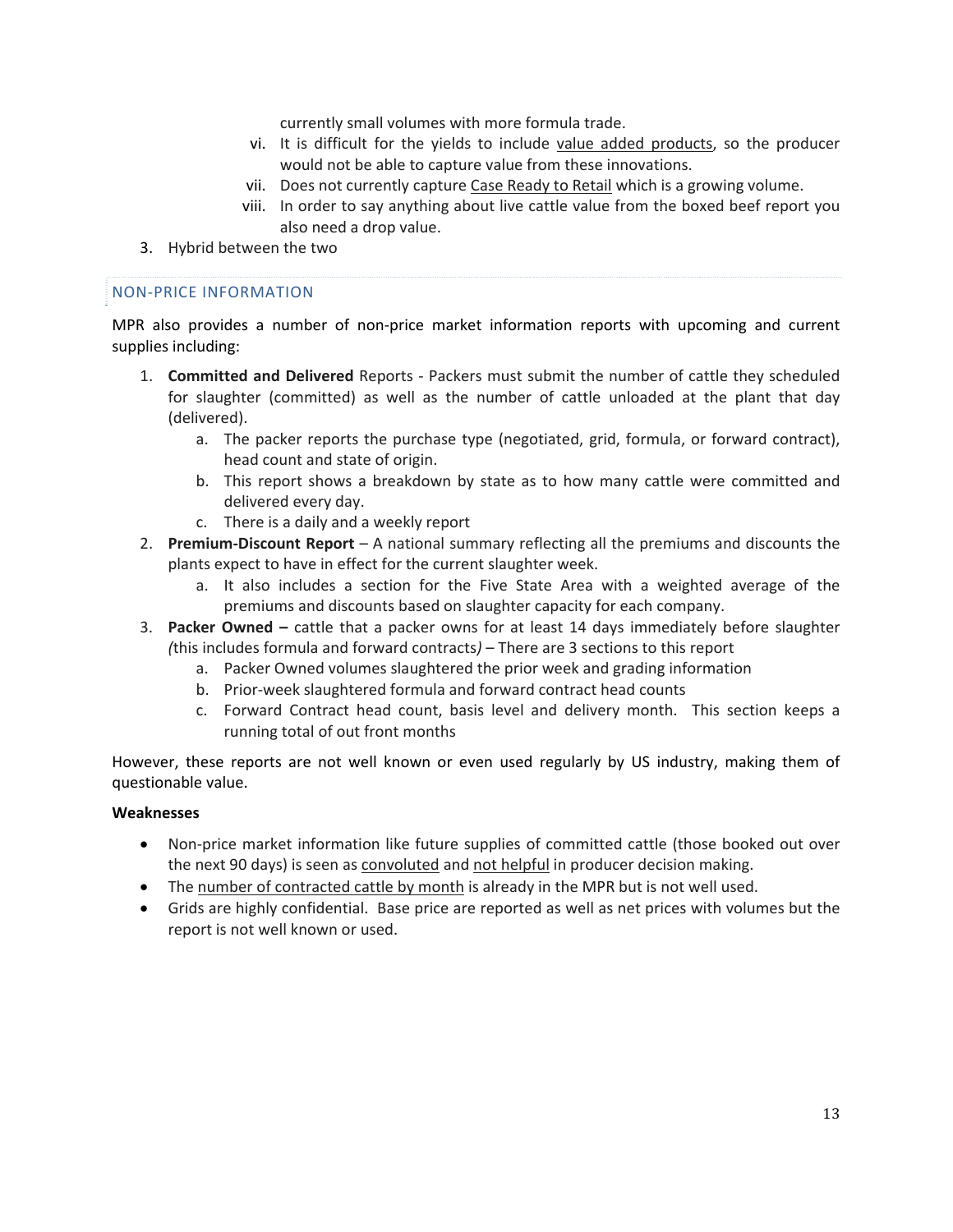# THE CANADIAN SYSTEM

Canfax has been collecting cash prices in Alberta and Ontario since 1970. Cash trade is currently reported by individual feedlots, custom feeders, brokers and in Ontario auction markets, and includes sales on domestic and live fed cattle exports to the US.

Cash/spot: A deal negotiated between buyer and seller where the price is known at the time the deal is struck but may include performance discounts for heavy weights, over‐30‐month (OTM) cattle, etc.

Grid and formula cattle are not reported but their volumes are included in the weekly volume. It is assumed these cattle have a base price very close to the weekly average reported with premiums and discounts then applied.

#### **Strengths**

- Canfax has been able to sustain Voluntary Price Reporting with feedlot support for over 40 years
- The VPR principles followed by Canfax (as outlined earlier) protect individual feedlot confidentiality
- Information is timely, with fed market updates available throughout the week by Canfax and a weekly average reported on Friday afternoon
- Market transparency
- Data is available to be used as a base price for other pricing mechanisms as well as price insurance and disaster relief programs

#### **Weaknesses**

- Excludes grid base prices, formula and forward contract information
- Reduced volumes of cash cattle have:
	- o Discouraged individuals to report, as they may "stand out".
	- o In efforts to protect individual trades or due to agreements with packers, prices are not reported. Once this trend starts, the habit of reporting prices is quickly lost even when those reasons are removed.
	- o Criticism has been been raised on if cash trade is so small that it is not capturing the high and low ends of trade. With feedlots saying the high is missed and packers saying the low is missed.
	- o Increased confidentiality concerns by feedlots that do report.
	- o Raised questions on if there is incentive for feedlot to only report low or high prices to make programs "work" for them.
- Auction market reporting in Eastern Canada does not consistently represent quality cattle with extremely wide ranges in weekly trade.
- Feedlot reporting in Eastern Canada is extremely limited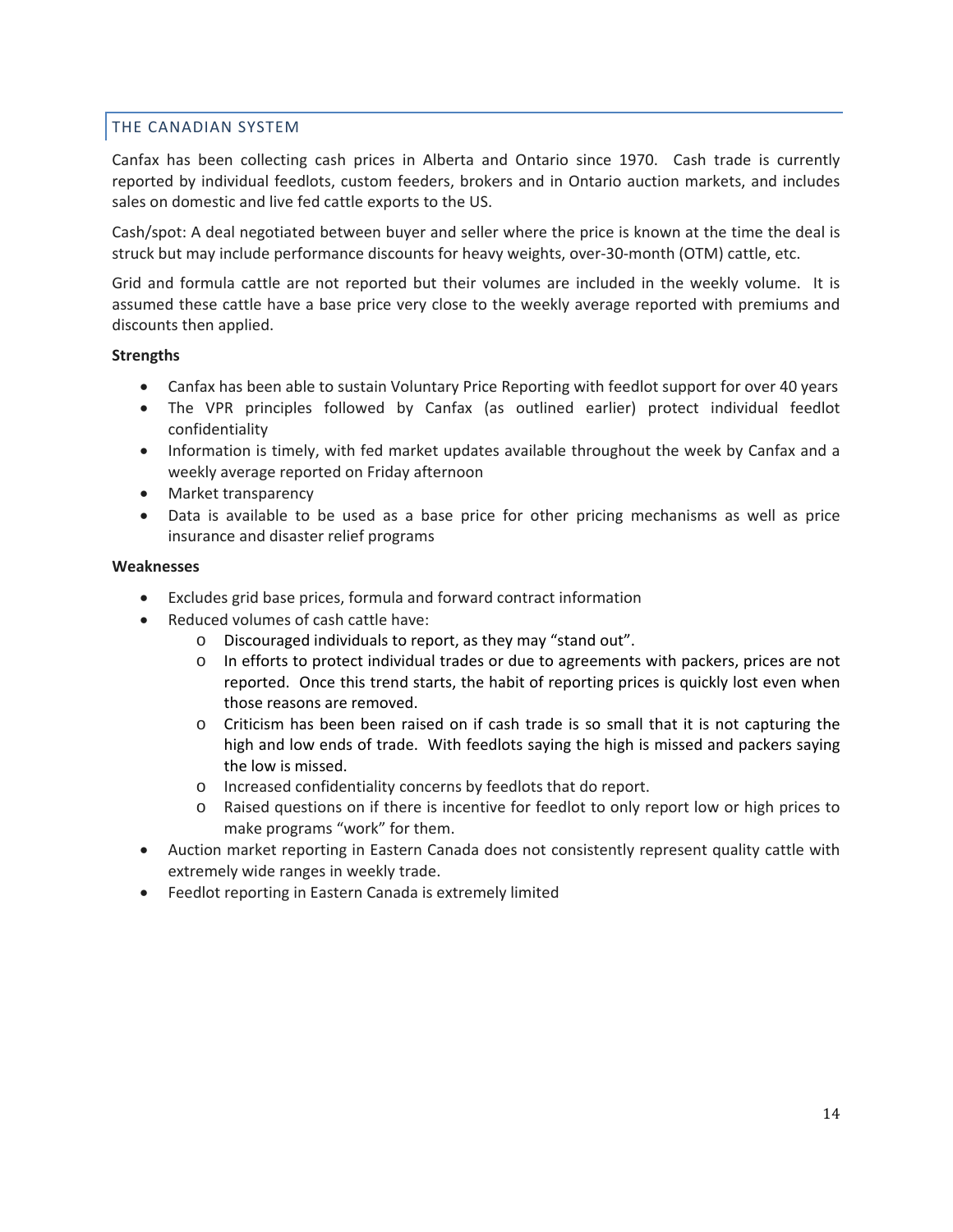# PROPOSED: **FED CATTLE PRICE REPORTING FRAMEWORK**

| <b>Type</b>                                                                                  | Who               | When        | <b>What Reported</b> | Where    |
|----------------------------------------------------------------------------------------------|-------------------|-------------|----------------------|----------|
| Negotiated - cash/spot deal negotiated between buyer and seller where the price is           | Feedlots and      | Current     | Str/Hfr              | Canfax   |
| known at the time the deal is struck but may include performance discounts (e.g. heavy       | Brokers to        |             | Combine              | Weekly   |
| weights, over-30-month (OTM) cattle, etc.) The packer has the right to lift them             | Canfax            |             | Weighted             | Daily    |
| immediately. Prices collected on domestic and live cattle exports.                           | (FOB the          |             | average in CDN       | Snapshot |
|                                                                                              | LOT)              |             | $\frac{1}{2}$ /cwt   |          |
|                                                                                              |                   |             | Volume               |          |
| Negotiated Grid (Base) - Excluded from this reporting system                                 |                   |             |                      |          |
| Negotiated Grid (Net) - The base price is negotiated between buyer and seller and is         | Feedlots and      | $7-14$ days | Str/Hfr              | Canfax   |
| known at the time the deal is struck and delivery is usually expected within 14 days.        | <b>Brokers to</b> | after       | Combined Index       | Weekly   |
| However, the final net price will be determined by applying a series of premiums and         | Canfax            | slaughter   | Volume               |          |
| discounts after slaughter based on cattle performance. The net price reported is the         | (FOB the          |             |                      |          |
| amount paid to the producer divided by the total carcass weight for the lot. The             | Packer)           |             |                      |          |
| Premiums/Discounts of the Grid are never disclosed and remain propriety.                     |                   |             |                      |          |
| Formula (Base) - Excluded from this reporting system                                         |                   |             |                      |          |
| Formula (Net) - The base price is not negotiated but is based on some other price (e.g.      | Feedlots and      | $7-14$ days | ID the week          | Canfax   |
| plant average, weighted average price like a 5-State average) or value determining           | <b>Brokers to</b> | after       | prior to the kill    | Weekly   |
| mechanism that may or may not be known at the time the deal is struck. The final net         | Canfax            | slaughter   | week                 |          |
| price is determined after premiums and discounts are applied. The net price reported is the  | (FOB the          |             | Str/Hfr              |          |
| amount paid to the producer divided by the total carcass weight for the lot. Conditions are  | Packer)           |             | combined index       |          |
| never disclosed and remain propriety.                                                        |                   |             | volumes              |          |
| Forward Contract (Base) $-$ A contract where the base price is determined for delivery at a  | Feedlots and      | Current     | Volume               |          |
| future date. The base price can be, but is not limited to, a moving target that the producer | <b>Brokers</b> to |             | Base or Flat         |          |
| has the option to nail down at some point during the life of the contract. The final net     | Canfax            |             | price - will be      |          |
| price paid to the producer after any adjustments (premiums, discounts, or conditions)        | (FOB the          |             | adjusted to be       |          |
| have been made to the base price. Conditions of the contract are never disclosed and         | Packer)           |             | consistent in        |          |
| remain propriety.                                                                            |                   |             | reporting            |          |
| Forward Contract (Net) - Excluded from this reporting system                                 |                   |             |                      |          |

**Volumes and consistency are needed to build confidence**

Consistency in reporting is critical; therefore having clearly defined parameters is <sup>a</sup> must.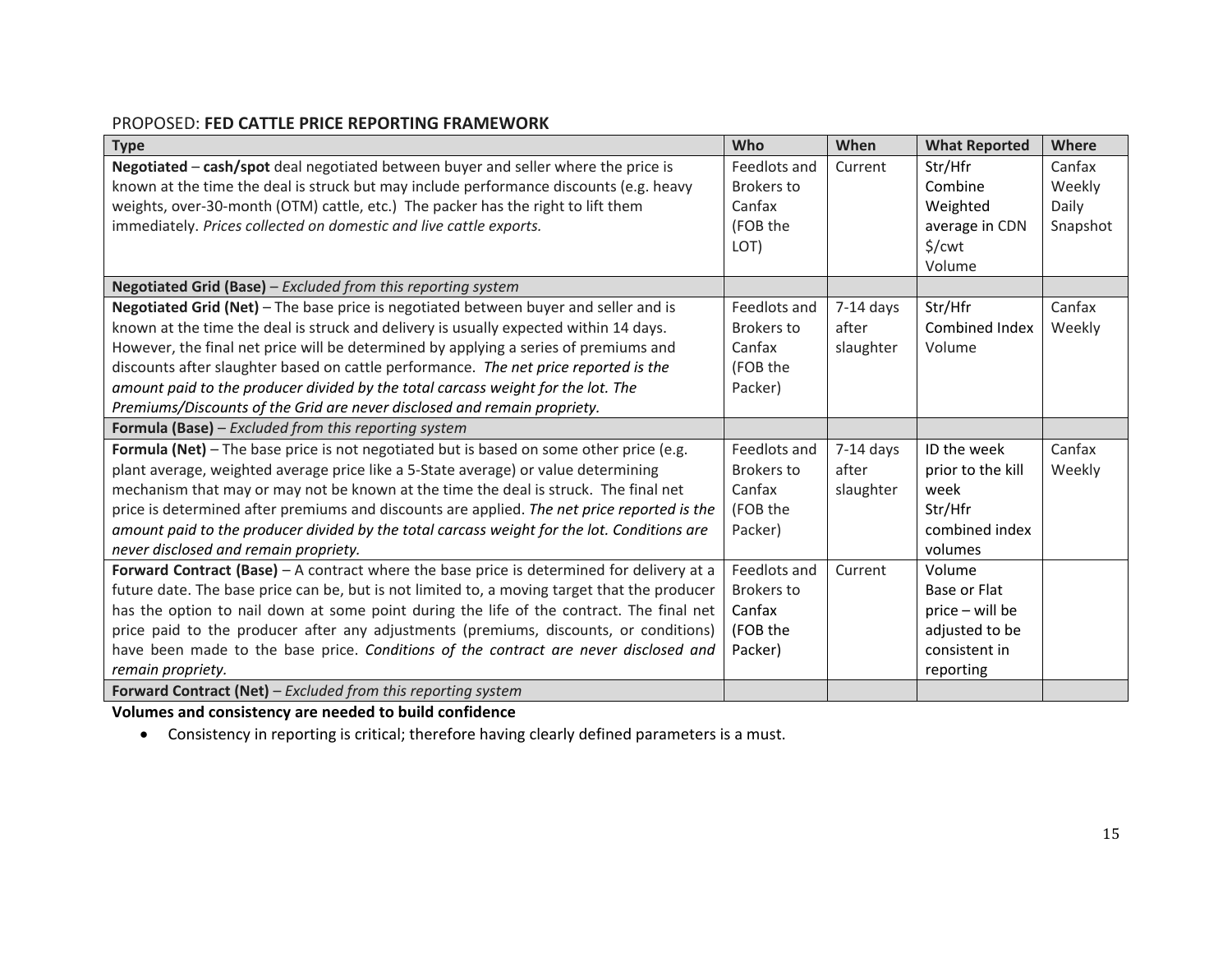### **Details**

- a. Negotiated cash/spot
	- i. Reported by feedlots and brokers to Canfax (FOB the Lot)
	- ii. Provides a base price and timely market information
	- iii. **Definition** is broad enough to include non-traditional cash (e.g. basis bids)
	- iv. Do not publish a range to encourage reporting
- b. Negotiated grid (net)
	- i. Reported by feedlots and brokers to Canfax on a 7‐14 day delay (FOB central location)
	- ii. Provides verification for cash trade and increases weekly volumes reported
	- iii. Adds volumes to a price insurance settlement index
- c. Formula (net)
	- i. Reported by feedlots and brokers to Canfax on a 7‐14 day delay (FOB central location)
	- ii. Provides verification for cash trade and gives producers an industry average to evaluate their own performance against.
	- iii. Adds volumes to a price insurance settlement index
	- iv. Provides accurate and complete historical data to compare against the US formula data in trade disputes.
	- v. Week identified will be the week prior to slaughter to match the typical base price used.
- d. Forward contracts(base)
	- i. Reported by feedlots and brokers to Canfax (FOB central location)
	- ii. A broader definition than USDA excludes a specific time requirement between when the contract is made and when pick‐up occurs, making it hard to avoid reporting against.
	- iii. Provides greater price information on upcoming months to inform negotiations
	- iv. Provide early indications of the impact from trade disputes (e.g. May 2013 COOL Amendment)

An **ongoing review process** will ensure price discovery and reporting are meeting industry needs. It is recommended that a CCA task force review the reporting framework every five years and be initiated through the Domestic Agriculture Committee.

### **Strengths**

- Reporting on all four pricing mechanisms, ensures that some level of market information will always be available (albeit delayed in some cases) regardless of how the market changes in the future between the different mechanisms.
- Has a combination of both base and net prices reported
- Enhanced historical data will build confidence in program delivery and trade actions (e.g. COOL).
- Would provide cash, grid and formula data to be used in price insurance settlement index representing 52% of domestic volumes in 2013.
- Conditions, premiums and discounts of formula's and forward contracts are never disclosed.
- The broader definition for cash and forward contracts compared to USDAs MPR ensures that data is collected and cannot be avoided by changing terms.

### **Weaknesses**

Reporting burden remains on the feedlot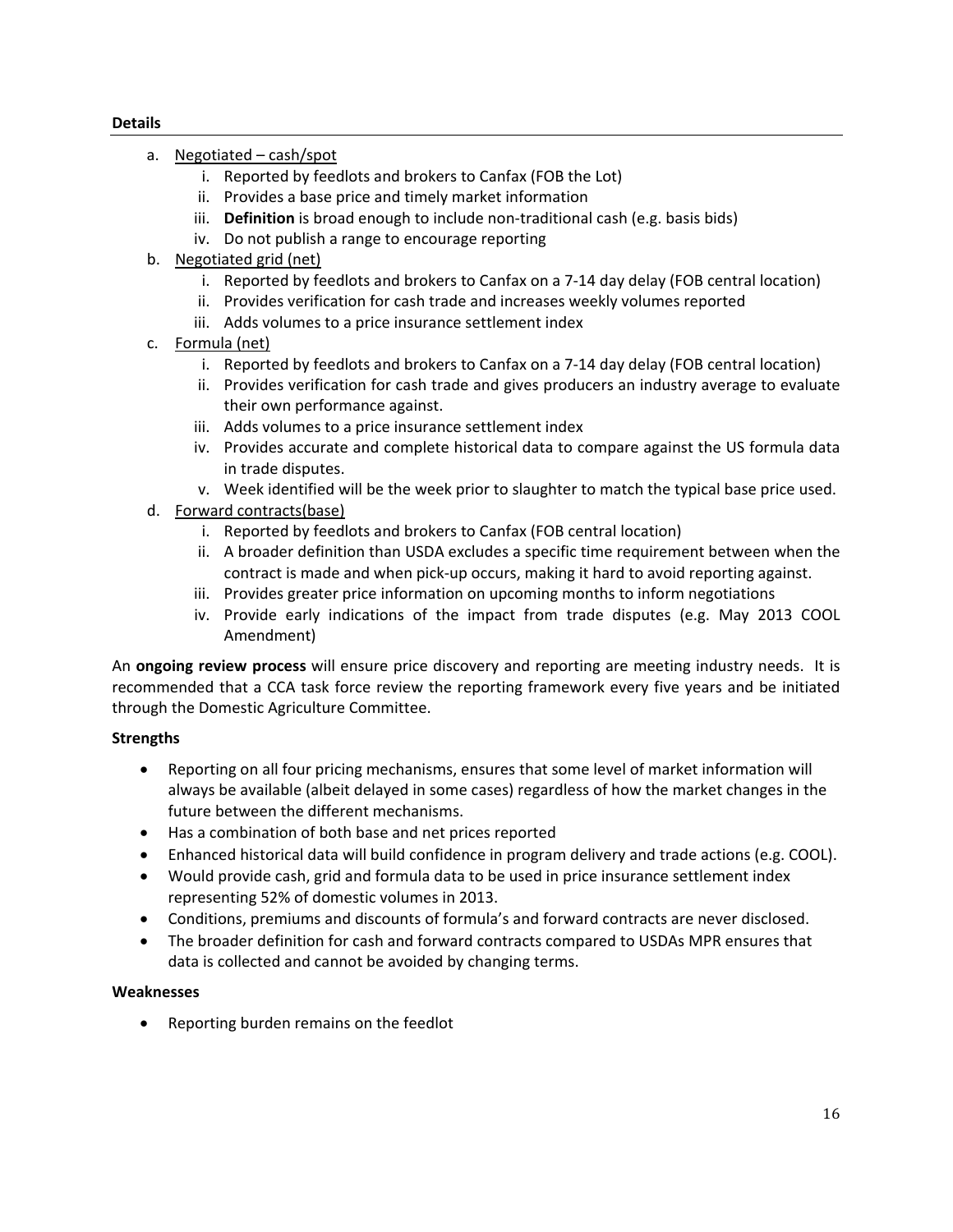- Details of steers/heifers, volumes, and price ranges will not be provided for all categories in order to ensure confidentiality, this will limit the usefulness of this data while still providing a price signal to the market
	- o Ranges are an important aspect of price transparency but will not be reported to encourage feedlot reporting at both the high and low ends of the range
- There is a mix of reporting with some FOB the feedlot and some FOB the packer, which creates a lack of consistency for comparison
- Voluntary reporting means that not all prices will be reported, even with additional categories
- Inclusion of net grid and formula prices available between 7-14 days after slaughter may result in producers no longer able to pick the settlement week on price insurance. There are options where settlement would be determined as the average or high of the four weeks.
- The 12 week option on price insurance may be too close, in which case it would no longer be offered, going to a 14 or 16 week as the nearest. The volume of cattle using the 12 week option is small at the moment. AFSC would need to do more testing to determine what program changes may be needed under the proposed system.

# **Voluntary Packer Verification**

In the US MPR system, packer audits provide a high degree of confidence that non‐reporting does not occur. There is potential to have **voluntarily validation** of prices reported from feedlots if packers were willing to provide a limited data set to compare against at certain times of the year. This could be done on a delayed basis by Canfax and would build industry confidence in the data. Packer data would never be published or released, but only used for internal validation purposes only.

This would be of value not only moving forward with the proposed new price reporting framework, but also in the current market to validate cash prices being used by the various government programs until a more robust price reporting system is in place.

The initial data set would be larger to meet the following objectives. Moving forward, we will not be asking for this much data but more of a spot check to evaluate accuracy. The amount of data (number of weeks) and frequency (times per year) of those random spot checks will be determined by this initial data set.

Initial Data Set Objectives:

- 1. Verify the weighted average cash price for fed cattle in Alberta
- 2. Develop minimum sample size required for future verification (number of weeks and how often)
- 3. Determine minimum volume/threshold for weekly cash reporting to be accurate with X degrees (will depend on tolerance level for variance)
- 4. Evaluate the robustness of the current cash market using Ted Schroeder's recommendations (will need individual lot transactions)

Data Specifications:

- Fed Cattle Cash trade as per the following definition: **Negotiated – cash/spot** deal negotiated between buyer and seller where the price is known at the time the deal is struck but may include performance discounts (e.g. heavy weights, over‐30‐ month (OTM) cattle, etc.) The packer has the right to lift them immediately.
- Price, sex (steer or heifer), number of head, dressing percentage, week, FOB the feedlot
- Poor quality/exotic/dairy animals should either be excluded or clearly identified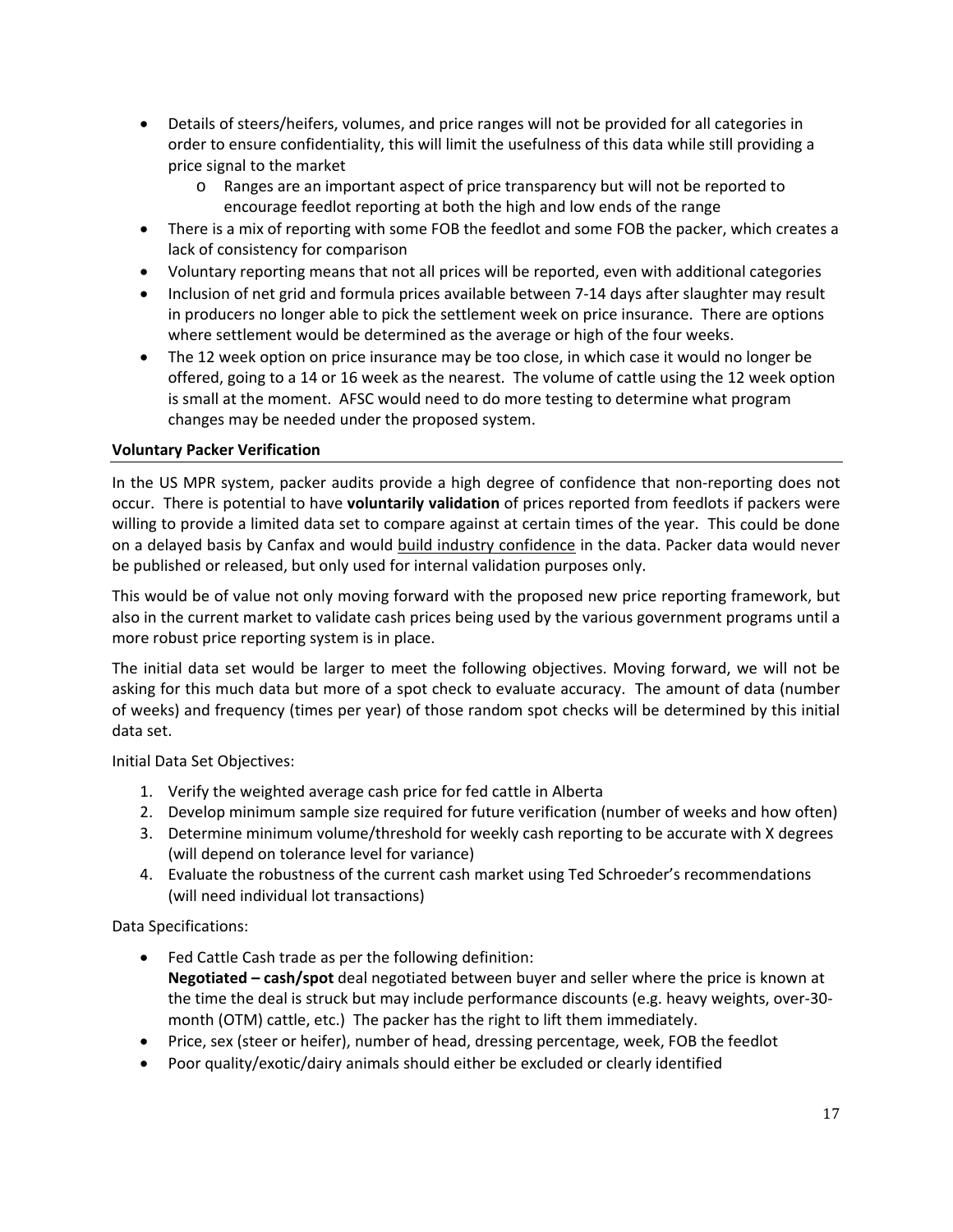We do not want information that identifies an individual seller/producer, but we need to be able to distinguish transactions by seller/producer to ensure minimum confidentiality requirements are being met.

Until an enhanced price reporting framework is in place, packer verification will only be on cash data. After implementation we will expand this to include grid (net) and formula (net) data (FOB the plant). All of it would be on a historic basis. Packer data would never be published or released, but only used for internal validation purposes only.

# **Price Reporting as a Program Requirement**

Price reporting could become a program requirement for price insurance and disaster programs, through a third‐party provider (e.g. Canfax, BFO, FPBQ). This puts the reporting burden on the producer who benefits from having price reporting, as these programs would be negatively impacted if price reporting did not exist. The long term sustainability of the price reporting system is important therefore this requirement should not solely depend on the current programs. If the programs end, there will be no data reported. Therefore, it must a standing requirement for any federal or provincial program requiring price data, as there have typically been disaster programs historically even if it changes over time. This also addresses the moral hazard issue for AFSC if the people in the program are the only people reporting. As program participation fluctuates depending on market condition, it is key to also tie it to Agri‐Stability so that producers must make the choice at the beginning of the year to participate and commit to reporting for the entire year.

### **Strengths**

- Encourages reporting from those who benefit, reducing the free rider issue
- Ensures long term sustainability of programs that rely on price reporting

### **Weaknesses**

- Having whoever receives the checks from programs reporting prices creates confusion for brokers and custom feedlots that provide risk management services to producers/clients who own the cattle. The owner of the cattle would need to report in order to be eligible for Agri-Stability.
- Producers would need one-stop reporting, where Canfax/BFO/FPBQ is the designated thirdparty collecting prices. However, this raises the question of who would be responsible for compliance checking and how that would increase costs of the programs. Compliance would have to be done by the program administration. Given the wide variety of how programs are administered across provinces there is potential of a wide variance in how a program requirement is enforced.
- Somehow Canfax is going to need to be paid. Canfax could charge AFSC for the additional data and compliance services and build them into the premium cost. Producers do not want price insurance premiums to go up, will need to find another way.
- Timeliness of reporting will be key to avoid having producers provide a years' worth of prices at the end of the year to be eligible for Agri‐Stability. This would necessitate revisions and help with historical accuracy but not with price discovery.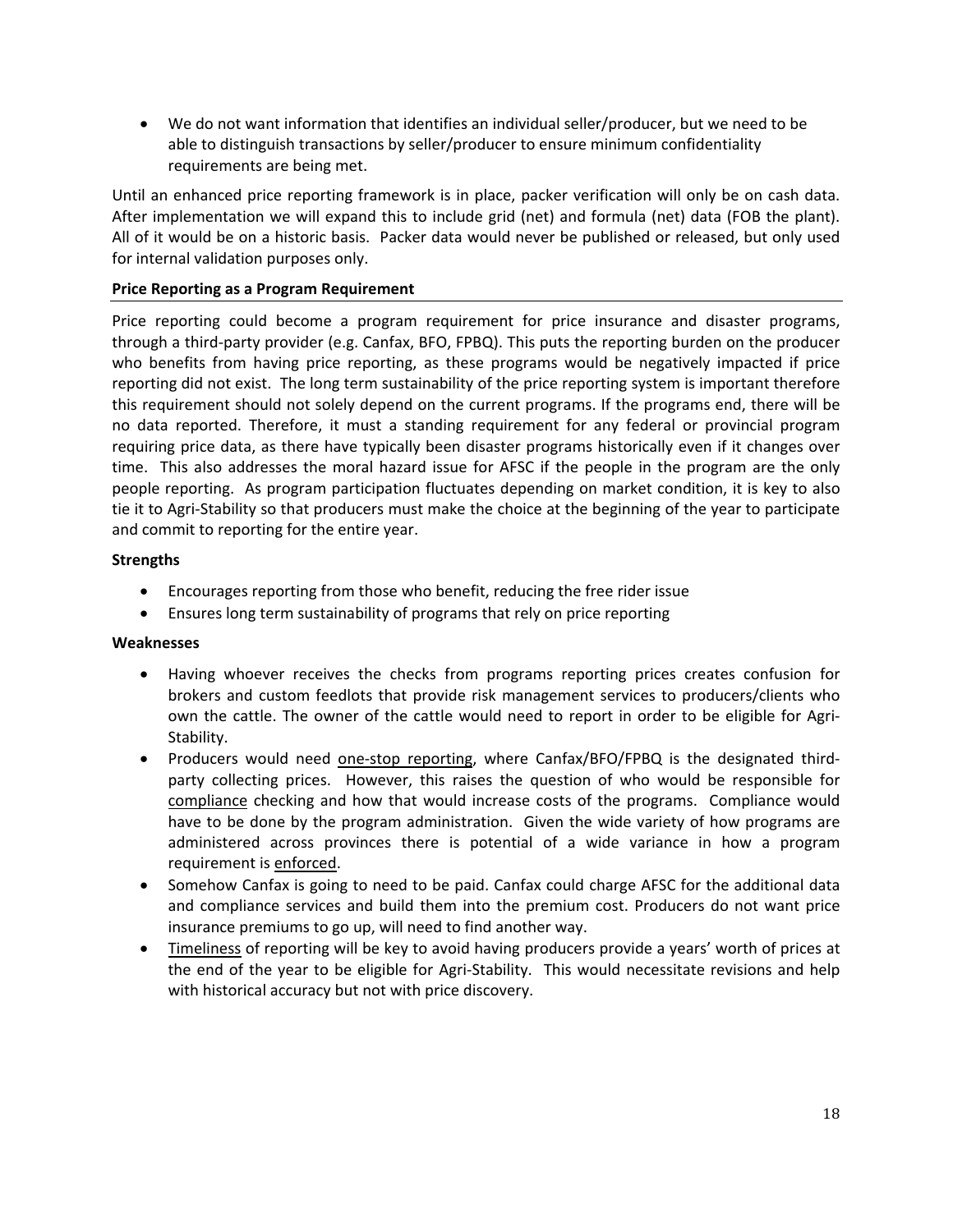#### BOXED BEEF PRICE REPORTING

Boxed beef reporting provides a valuable check on where the wholesale market is going and is one step closer to the consumer in terms of price signals. This provides clarity on quality grading premiums.

Unlike the hog market which has a formula based for a "carcass" cutout, the beef industry has a "boxed beef" cutout. This creates subtle differences in interpretation and use that are important for the producer to understand. The hog "carcass" cutout estimates the value of a hanging carcass from the individual pieces. While the "boxed beef" cutout estimates the value of the individual pieces once they are in a box, after fabrication. The boxed beef cutout provides an overall performance indicator for the fabricated beef industry.

#### LESSONS LEARNED FROM THE US

Mandatory Price Reporting (MPR) has two boxed beef reports. The daily report provides spot trades 0‐ 21 days out; while the comprehensive weekly report includes all sale types, all delivery periods, all delivery locations and braded program information. These reports provide a single national price versus the old fixed location of Omaha plus basis for transportation.

There needs to be a certain level of consistency in the SKUs for the cutout model. With changing cuts and how strict reporting is there is a portion of volumes that are not captured by these reports.

#### **The Daily (spot) Report**

- All beef transactions are original sales from cattle slaughtering firms regulated by MPR to first time buyers (including processors).
- Sales are negotiated, with the product delivering within 0‐21 calendar days to the domestic market.
- Prices are quoted in U.S. dollars per 100 lbs (cwt)
- Beef cut items are from non‐dairy bred steer and heifer beef, and are referenced according to the Institutional Meat Purchase Specifications (IMPS) when possible.
- Cut items are no older than 14 days from the date of manufacture, and are limited to the USDA Choice and Select grades.
- Branded product is excluded (e.g. Certified Angus Beef)
- Ground beef and beef trimmings are from both dairy bred and non‐dairy bred steer/heifer beef, and are no older than 7 days from the time of manufacture.
- Sale prices of all beef items are quoted on an F.O.B. plant basis (delivered price minus freight cost).

#### **The Weekly Comprehensive Report**

- All sales types (cash, formula, contract)
- All delivery periods
- All delivery locations (domestic and export)
- Fresh, frozen, and aged product
- All MCOOL categories
- Only fed steer/heifer beef, no cow or blended cow product
- Prime, Choice, Select, ungraded, and branded product (Note: Select branded product is absorbed into the Select category)
- Only packer's beef item codes equivalent to an IMPS item are used in these cutout calculations.
- Specialty cut product, small box product and small chub GB are examples of items we don't equate to IMPS.
- Cut items do not include dairy bred steer/heifer source, but we do use dairy bred in trimmings and grinds.

### **The Daily (spot) Report**

Volumes on the daily report are very thin compared to the total volumes that are actually sold.

There has been a trend towards more formula based trade, which is harder to capture in the current reporting systems. Formulas may be based on a five day rolling after to remove some of the volatility in the daily report. However, some are still based off of a Tues or Wednesday price leaving both sides open to outlier trade. Foodservice wants to know the price on the menu. Knowing the price in advance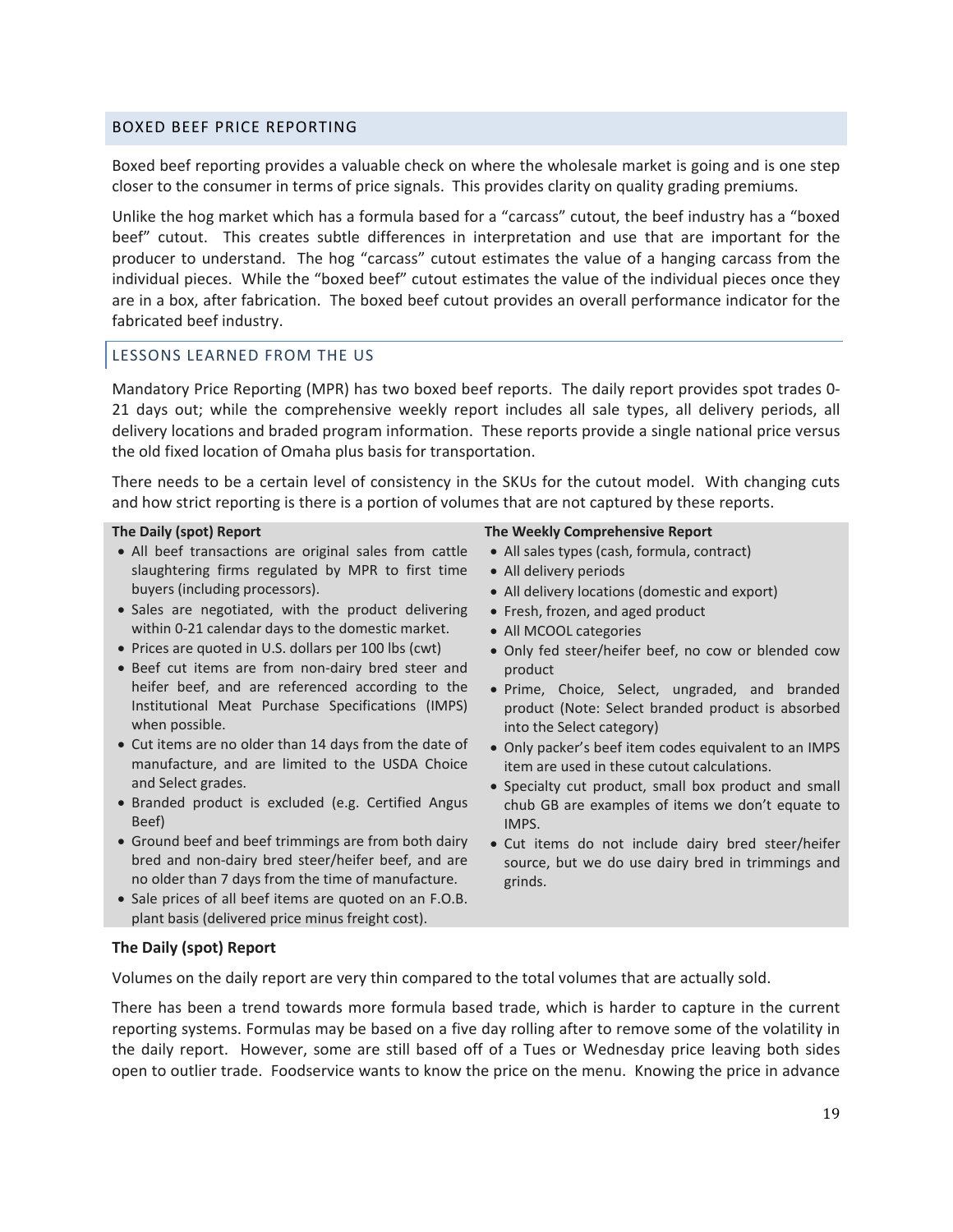is more important than receiving the lowest price. So they may lock in a flat price on a monthly or quarterly basis. Retailers want confidence by purchasing in advance (6 weeks) on contract or a flat price when running features. When the market is volatile contract volumes decrease as no buyer want the exposure if the market falls and packers demand a higher price to cover their risk.

# **The Comprehensive Weekly Report**

The comprehensive weekly report includes all sale types (spot, formula, forward contracts), any delivery time (beyond 21 days), and all destinations (domestic and export product). With so much formula trade based on Monday's high for a particular product, this is the only way to capture that trade and provide robust prices for individual items that are thinly traded in the daily report. However, there is potential to highlight outlier trades that can disrupt and distract the market. This is more of a concern for the pork market where there is more exported product, than for beef where there is not necessarily as much forward contracts. While the spot trade in the daily report remains the benchmark for basing formula trades off of (despite having thin volumes), the comprehensive report is being used more and more by industry as a barometer of wholesale market trends.

### **MPR Strengths and Weaknesses**

MPR collects data for industry to use, it does not influence the way packers do business. Data collection must be flexible enough to reflect market realities; with reporting by packers straightforward and relatively easy with as little reporting burden as possible.

# **Strengths:**

 MPR's ability to capture volumes and it auditability. Plants are given notice of when an audit will occur and which lots will be reviewed. Lot data is examined to ensure it matches what was submitted to USDA. They also randomly pick a slaughter data and plants must show how each animal was reported to AMS. Producer confidence in MPR is shown in their willingness to consider pricing off of the cutout, and the convenience it provides.

### **Weaknesses:**

- Untimeliness, reporting burden (twice a day) on packers
- Do not know when product is killed only when the transaction took place. That is when price discovery took place. These trades could be two weeks out or two months out. However, analysts interviewed did not see value in reporting formula and contracts separately from the comprehensive.
- Export volumes in the comprehensive add volatility from the currency exchange
- New products developed do not show up on the negotiated daily report. These items are frequently priced on formulas off of the primal value and average yield. Therefore, daily (spot) cutouts do not reflect value added items and packers alone reap the benefits. The full impact of these value added items are muted in the comprehensive report.
- Regulations mean there is a certain amount of inflexibility to make changes as the market evolves.
- Ongoing feedback and improvements are needed particularly on cutout yield updates. The yields on the pork carcass cutout was automated on a two year cycle.
- Case Ready to Retail from the packer are currently excluded from all boxed beef reports. As these volumes increase finding ways to include them in the future are needed.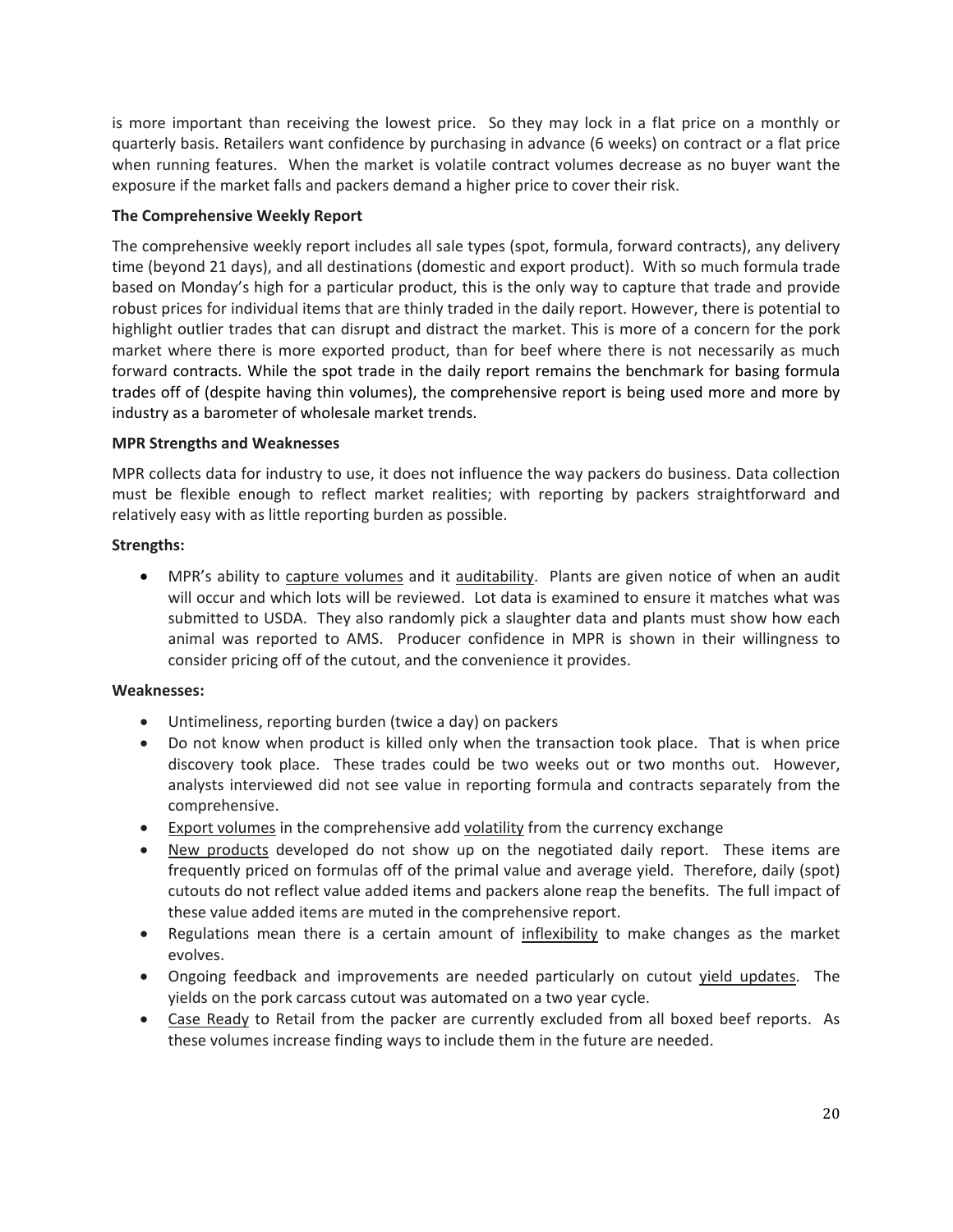**Urner Barry** is a voluntary reporting system based on bulk of sales. They have a daily survey of buyers and sellers with buys and sells matched. Unlike USDA which is 0‐21 days for their daily report, they are 0‐10 days, domestic sales only with a bulk of trade range reported. While USDA is able to include more data in the 0‐21 days and therefore address confidentiality concerns by going three weeks out, there can actually be three separate and distinct markets that show up in the Urner Barry reporting. Due to confidentiality concerns Urner Barry does not report volumes, although they are captured internally. While the spot prices reported by Urner Barry and MPR can be very different for individual prices, once rolled up into a cutout they are very similar. This allowed Urner Barry prices to be used when USDA was closed in September 2013.

# **Lessons for Voluntary Reporting Systems**

The goal for any reporting system is to create timely, accurate and unbiased market reports. How then, do you create an incentive to report voluntarily?

- Provide a service to clients
- Build a relationship with contacts so that you can ask hard questions and they still answer the phone when you call the next time
- There is a lot of learn with market reporting. At Urner Barry it takes five years to be considered a full market reporter. You must be able to exchange information confidentially, be a sounding board, and provide valuable non‐price information.
- Must dedicate adequate resources to get the quote right
- Be aggressive

#### **Lessons on consolidation and confidentiality**

MPR has confidentiality regulations that protect individual packer information. MPR has a 3/70/20 rule that requires at least three packers reporting, no one company can account for 70% or more of the volume, or be the sole source more than 20% of the time, over a 60 day period. By going out 21 days on spot trades included in the daily report this prevents any single large trade from setting the market and conceals individual packer positions.

Urner Barry has a shorter selling period of 0‐10 days to reflect individual weekly trade more accurately but do not report volumes because of confidentiality. They do reference MPR volumes as they are an important aspect of market transparency.

### **How to improve current boxed beef reporting?**

As the meat market moves to formula pricing, the free rider problem becomes acute with the question of how to get a base price.

- Is there room to broaden the definition of cash to increase volume without distorting the prices reported? As definitions are revised there is the question of how to interpret new data, creating an added cost to the system.
- Include export products on the daily to increase volume. However, this would also add volatility from the currency exchange
- Separate out export prices like FAS currently reports export volumes

### *Retail Data*

Packers would like retail scanner data to help make marketing decisions. In particular, retail cut prices that can be compared to the equivalent wholesale items in order to better understand margins. NCBA has their Fresh Look Report; the challenge is that retail features make it difficult to match data.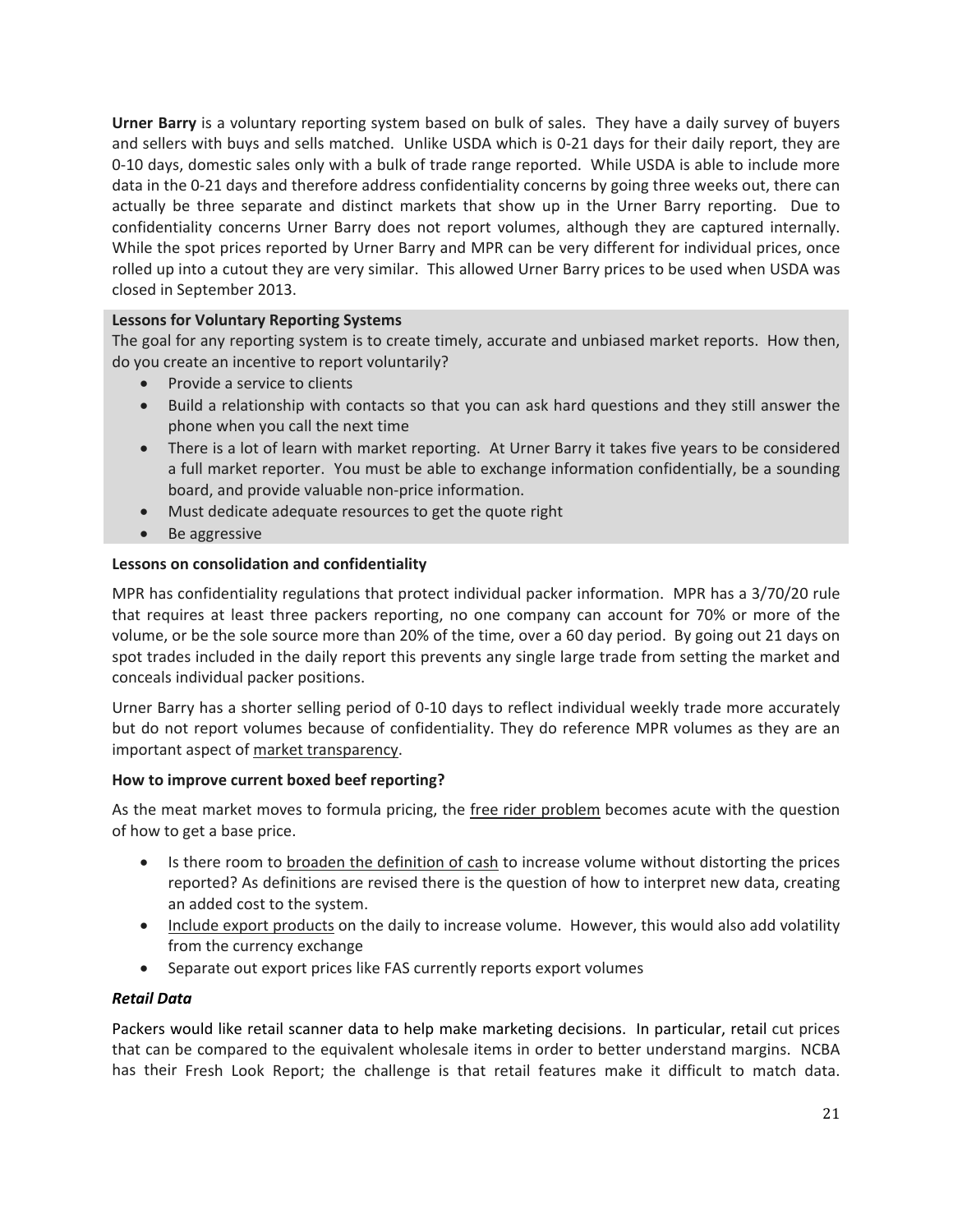Cooperation on this would create an incentive for packers to report.

The boxed beef report acts as a check on fed cattle prices in Canada. Is there a way we create a check for the boxed beef report with domestic buyers (foodservice, retailers) similar to what Urner Barry does that would increase confidence and provide a useful service at the same time.

### THE CANADIAN SYSTEM

The Canadian Boxed Beef Report is a weekly report that is comparable to the US daily (spot) report. Individual weighted average beef prices are provided by the Canadian Meat Council (CMC) who collects data from the packers. The cutout model yields are maintained by Canfax Research Services (CRS) who publishes the weekly report with primal values, cutout values, and individual price comparisons to US equivalent cuts.

Reported prices and volumes meet the following criteria:

- Sales are negotiated with delivery to the domestic market within 0‐21 days.
- Canadian sales only; except on thin meats and trim where all sales including export volumes are included.
- Prices are quoted in Canadian dollars per pound (lb).
- Beef cut items are from non-dairy bred steer and heifer beef.
- Cut items are no older than 14 days from the date of manufacture and are limited to AAA and AA grades.
- Branded product (Certified Angus Beef, Canada Gold, etc.) are excluded.
- Ground beef and beef trimmings are from both dairy bred and non-dairy bred steer/heifer beef and are no older than 7 days from the time of manufacture.
- Prices are quoted FOB the plant (delivery price minus freight cost).
- Load counts are equal to 40,000 pounds.

#### **Strengths**

 Formula trade in Canada is significantly smaller than in the US because it would require using a US price as a base exposing retailers and foodservice to exchange rate and basis risk. Therefore the current system captures the majority of trade.

#### **Weaknesses**

• Lack of timeliness - there is no back up at CMC when someone is on vacation or when they have their annual general meeting. For several years, the report was consistently provided the following Wednesday. This was ideal as it provided time for the data to be included in the Canfax weekly report on Friday. If there was a reliable Canadian report it could potentially be used as a base for formula trade in the future.

#### **Recommendations:**

- a. Given the majority of trade is currently being captured, it is recommended that industry continue with the current reporting system and monitor for any future changes in the use of formula and contract trade.
- b. Timeliness: A commitment to timely reporting by CMC would potentially allow the Canadian report to become a base for formula trade in Canada.
- c. There must be a mechanism to review yields in the cutout model regularly with participation from all packers to ensure ongoing accuracy of the boxed beef model.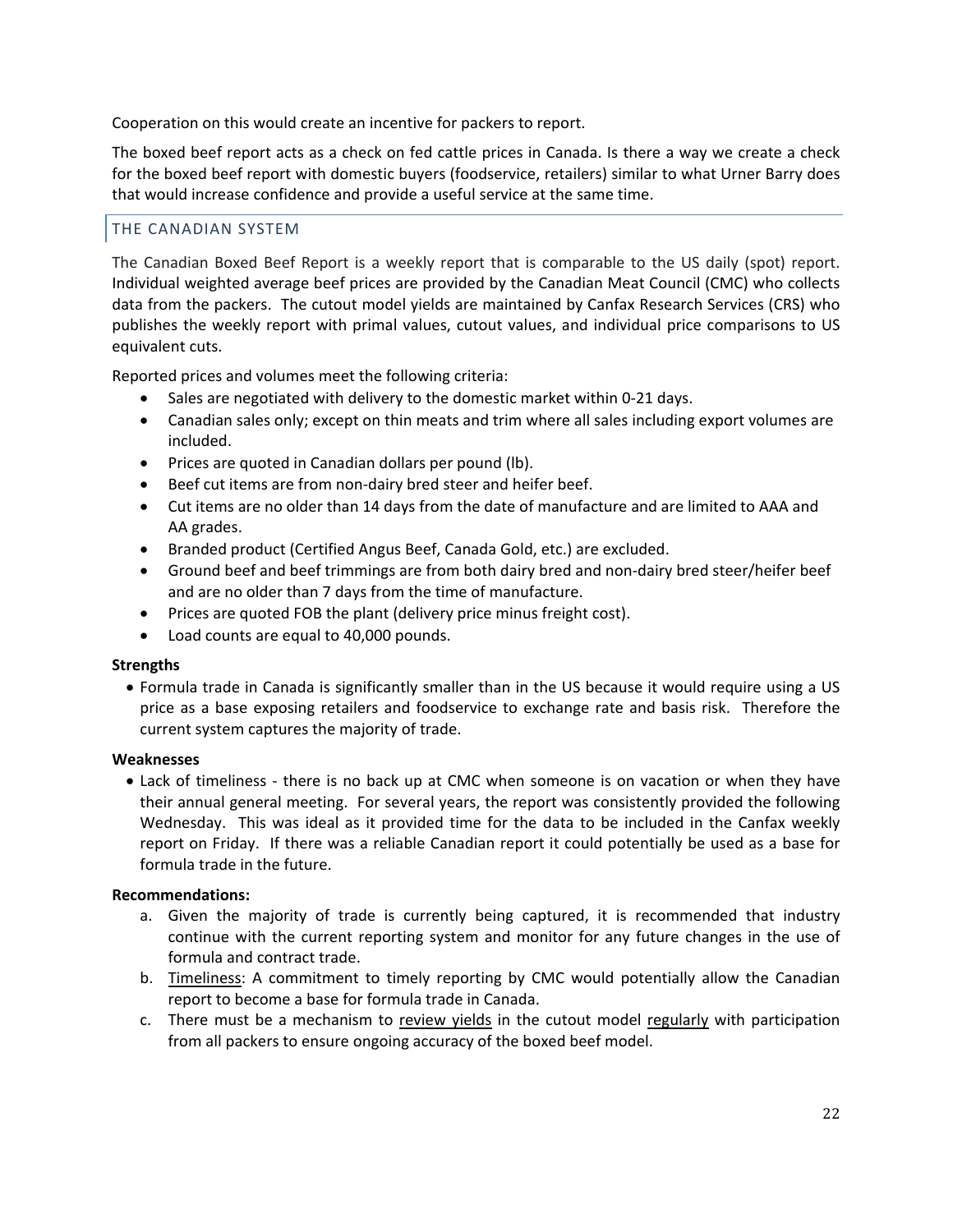# FEEDER CATTLE

There have been a number of changes in the structure and marketing practices of the beef industry over the last seven years that must be considered in Canfax's ability to provide prices for all cattle types across Canada.

Then…

- Many of Canfax price series started in 1996 when there were 13.4 million cattle in Canada
- There were numerous packers across the country of various sizes
- The majority of trade was done on the cash market and at public auction markets

Now…

- Cattle inventories in 2013 at 12.27 million head are at levels not seen since 1993
- Western Canada is down to two main packers/buyers
- A large proportion of the trade is done by contract as risk management has become increasingly important and direct feeder sales have increased as feedlots create relationships with suppliers.
- Increased use of direct sales, forward contracts and marketing alliances mean these cattle are not reported through auction markets.

The consolidation in the cattle industry and changes in marketing practices are not going to change in the near future. This raises the question on if certain data series are still robust enough to be maintained by Canfax with current reporting mechanisms.

Criteria for maintaining a data series:

- 1. Minimum number of head (10 head for a sale to be entered into the Canfax database)
- 2. Minimum of 3 different reporting sources to maintain Confidentiality in a weekly or monthly series
- 3. Continuous data series throughout the year

If data series are maintained and the first two criteria are met, there is a possibility of data being published in a weekly or monthly series based only on 30 head of trade. Hence, the third criterion evaluates each data series throughout the course of the year. There are an increasing number of data series that are seasonal, with only enough trade during the fall run. This means there are too few cattle being traded, too often during the year, to create an annual average that is meaningful.

Saskatchewan and Manitoba fed cattle and all cattle prices for the Atlantic Provinces were discontinued in January 2014 due to inadequate volumes. Canfax continues to monitor shrinking volumes of feeder cattle in Manitoba and British Columbia.

Feeder and calf prices available to the programs will eventually have the same problem as fed cattle, with more **direct trade** occurring. There is thinning auction market data that is currently being reported on. Expanded reporting of direct trade for feeder cattle will be needed in the future.

There is the potential of collecting direct trade from feedlots. This could be rolled out at the same time as enhanced fed cattle price reporting. However, we want to be mindful about reporting burden on feedlots.